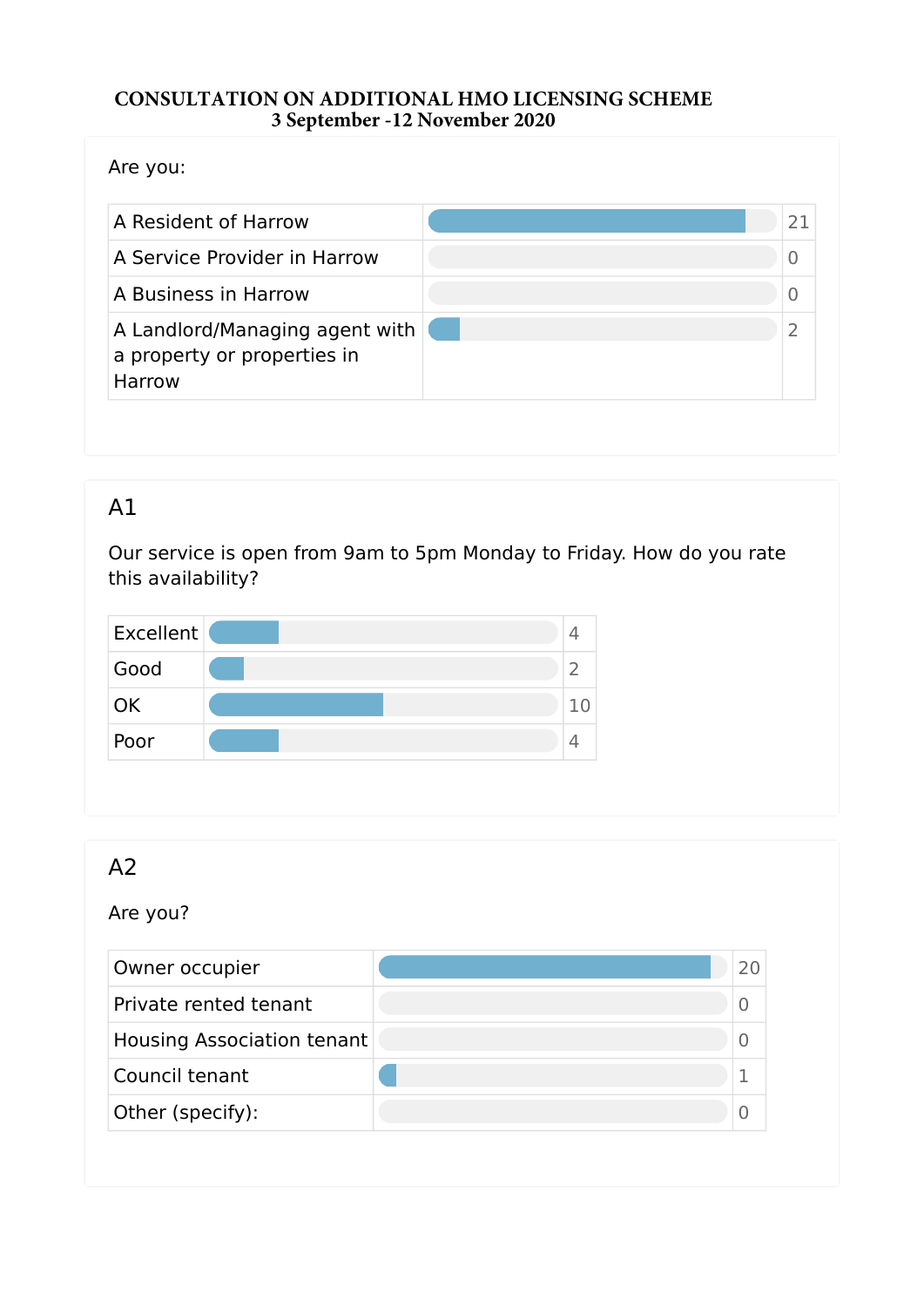| A3<br>Do you like where you live?                                |                      |  |
|------------------------------------------------------------------|----------------------|--|
| Yes<br>No                                                        | 17<br>$\overline{4}$ |  |
| A <sub>3</sub> b<br>Has the area changed for the better or worse |                      |  |
| <b>Better</b><br>Worse                                           | $\overline{2}$<br>19 |  |

### A4

What do you **like best** about the area (please specify)

This question has been answered 19 times.

## A4b

What do you **dislike** about the area **(please specify)** 

This question has been answered 19 times.

# A5

How long have you lived in Harrow (please specify)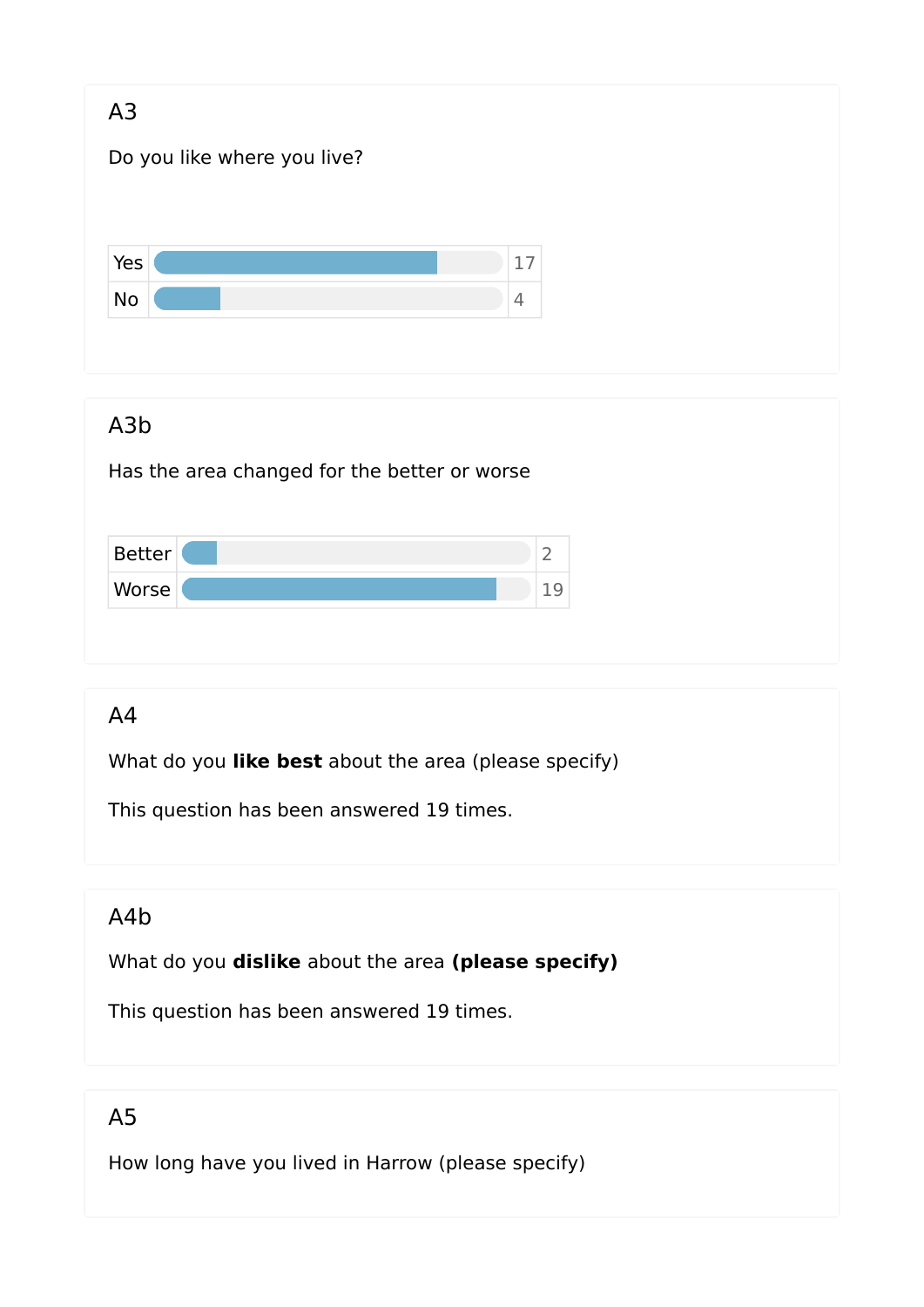This question has been answered 20 times.

# A6

## If you are a tenant has your landlord

|                                                   | Yes          | <b>No</b>      |
|---------------------------------------------------|--------------|----------------|
| Requested<br>references prior<br>to renting       | $\mathbf{1}$ | $\overline{2}$ |
| Provided written<br>tenancy<br>agreements         | 1            |                |
| Have an annual<br>gas safety check                | $\mathbf{1}$ |                |
| Keep the property<br>in a good state of<br>repair | 1            |                |

## B1

## Have you experienced any

|                                                                                | Yes | No |
|--------------------------------------------------------------------------------|-----|----|
| Anti social<br>problems in the<br>neighbourhood,<br>which have<br>affected you | 20  |    |
| Landlord/Agent                                                                 |     | 10 |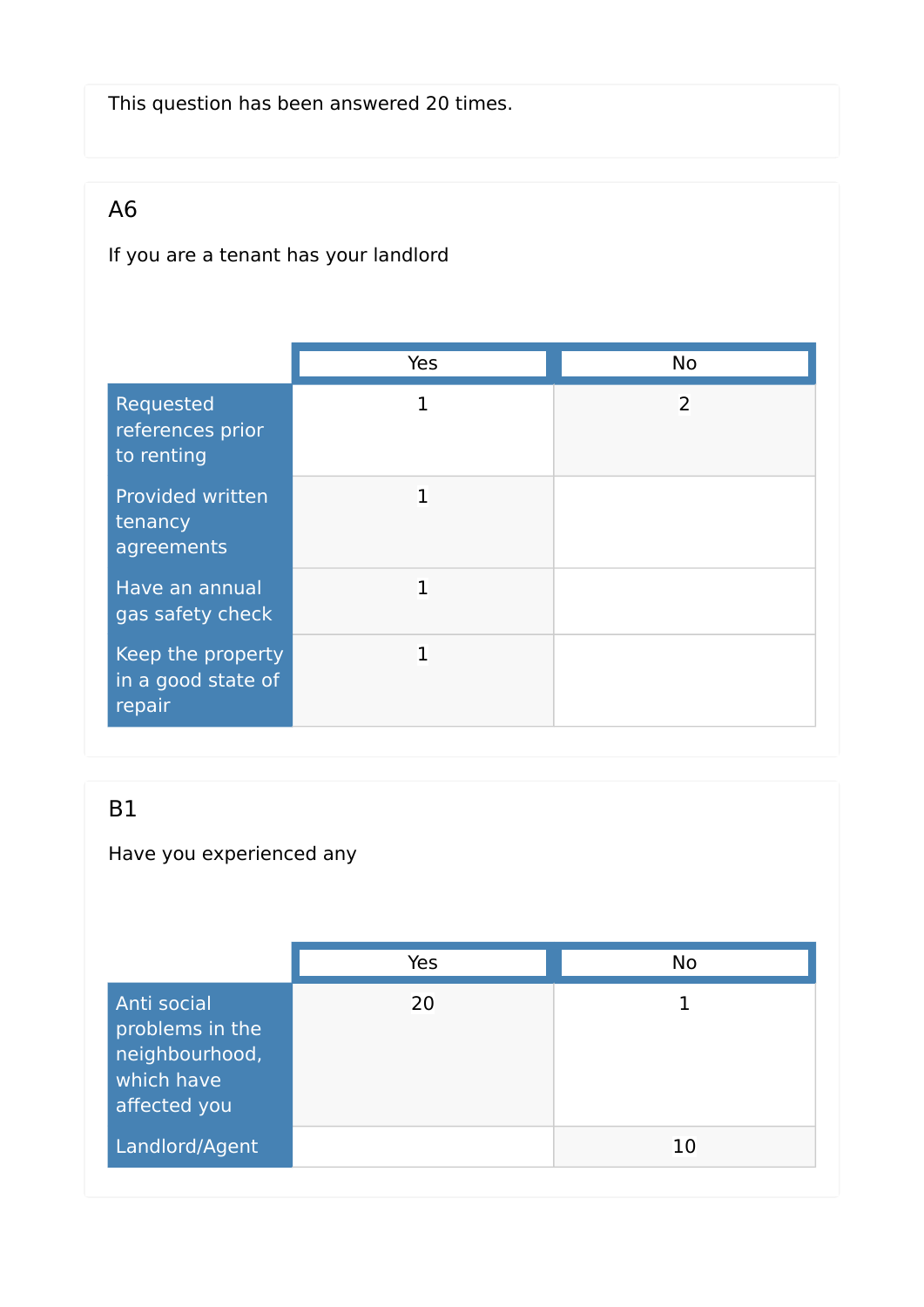| threatening if you<br>complaint about<br>your living<br>conditions |    |                |
|--------------------------------------------------------------------|----|----------------|
| <b>Affected by</b><br>subletting/<br>overcrowding                  | 11 | $\overline{2}$ |
| Damage caused<br>by tenants                                        | 5  | 5              |
| <b>Complaints from</b><br>the Council                              |    | 10             |
| Overflowing bins<br>and/or refuse<br>dumped around<br>the property | 15 | $\overline{2}$ |
| <b>Nuisance from</b><br>anti social<br>behaviour                   | 15 | $\mathbf{1}$   |
| Noise nuisance                                                     | 12 | $\overline{2}$ |
| Other (please<br>specify below)                                    | 6  |                |

Have you used the Services of any of the following Teams:

|                                 | Yes | <b>No</b> |
|---------------------------------|-----|-----------|
| <b>Homelessness</b>             |     | 13        |
| Environmental<br><b>Health</b>  | 5   | 9         |
| <b>Anti-Social</b><br>Behaviour |     | 9         |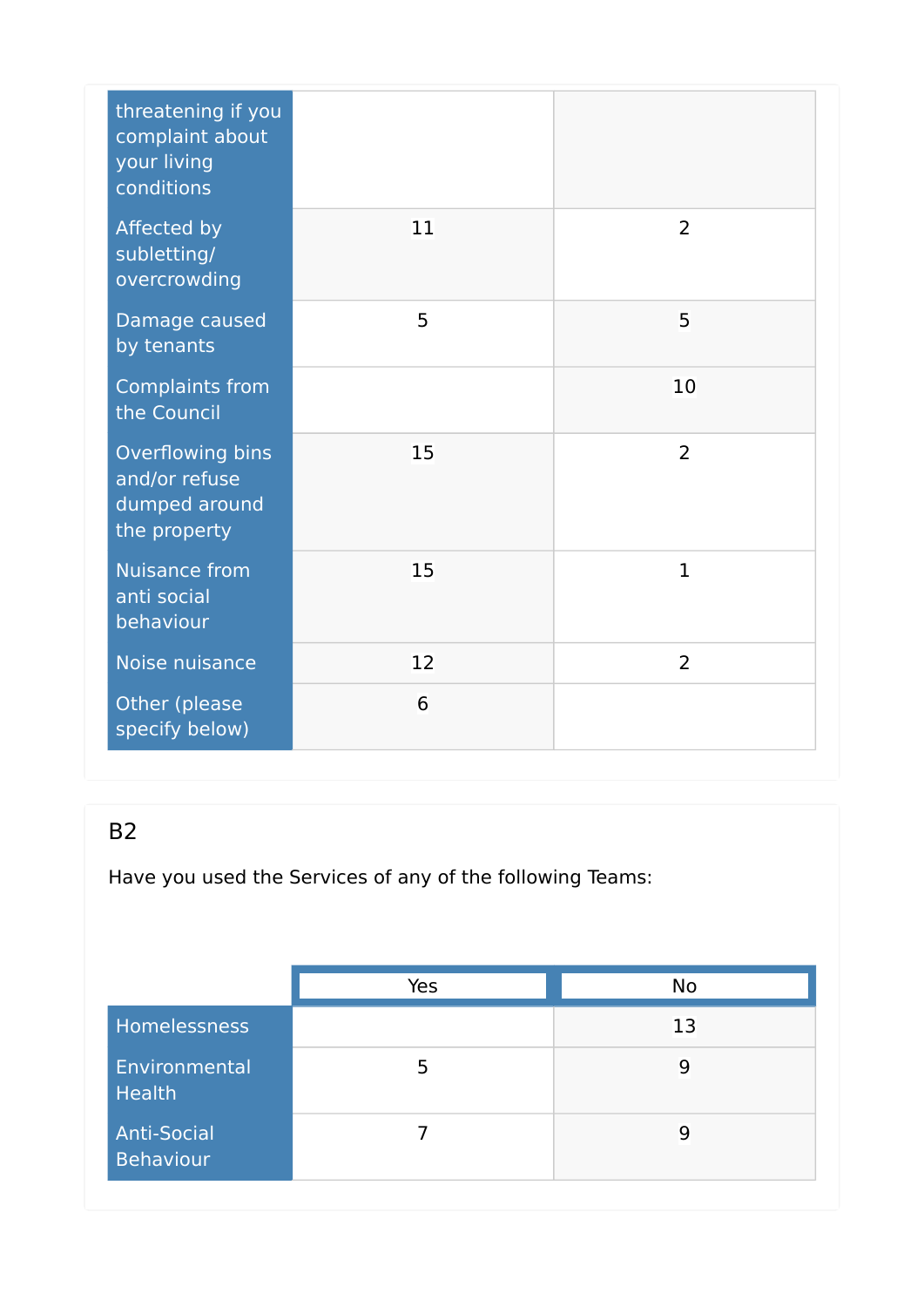| Police                          | 1 በ |  |
|---------------------------------|-----|--|
| Other (please<br>specify below) |     |  |

Have you complained about

|                                          | Yes            | <b>No</b>      |
|------------------------------------------|----------------|----------------|
| Noise nuisance                           | 9              | $\overline{7}$ |
| <b>Nuisance from</b><br>parking          | 9              | 6              |
| Noise from cars                          | 5              | $\overline{7}$ |
| <b>Nuisance</b><br>neighbours            | 8              | $\overline{7}$ |
| Overflowing bins/<br>fly tipping         | 12             | 5              |
| Drug dealing or<br>drug related<br>crime | 9              | 6              |
| <b>Alcohol related</b><br>crime          | 6              | $\overline{7}$ |
| Gang nuisance                            | $\mathbf 1$    | 11             |
| Violence                                 | $\overline{2}$ | 9              |
| Harassment                               | 3              | 9              |
| Racial prejudices                        | $\mathbf 1$    | 11             |
| Other (please<br>specify below)          | 3              | 6              |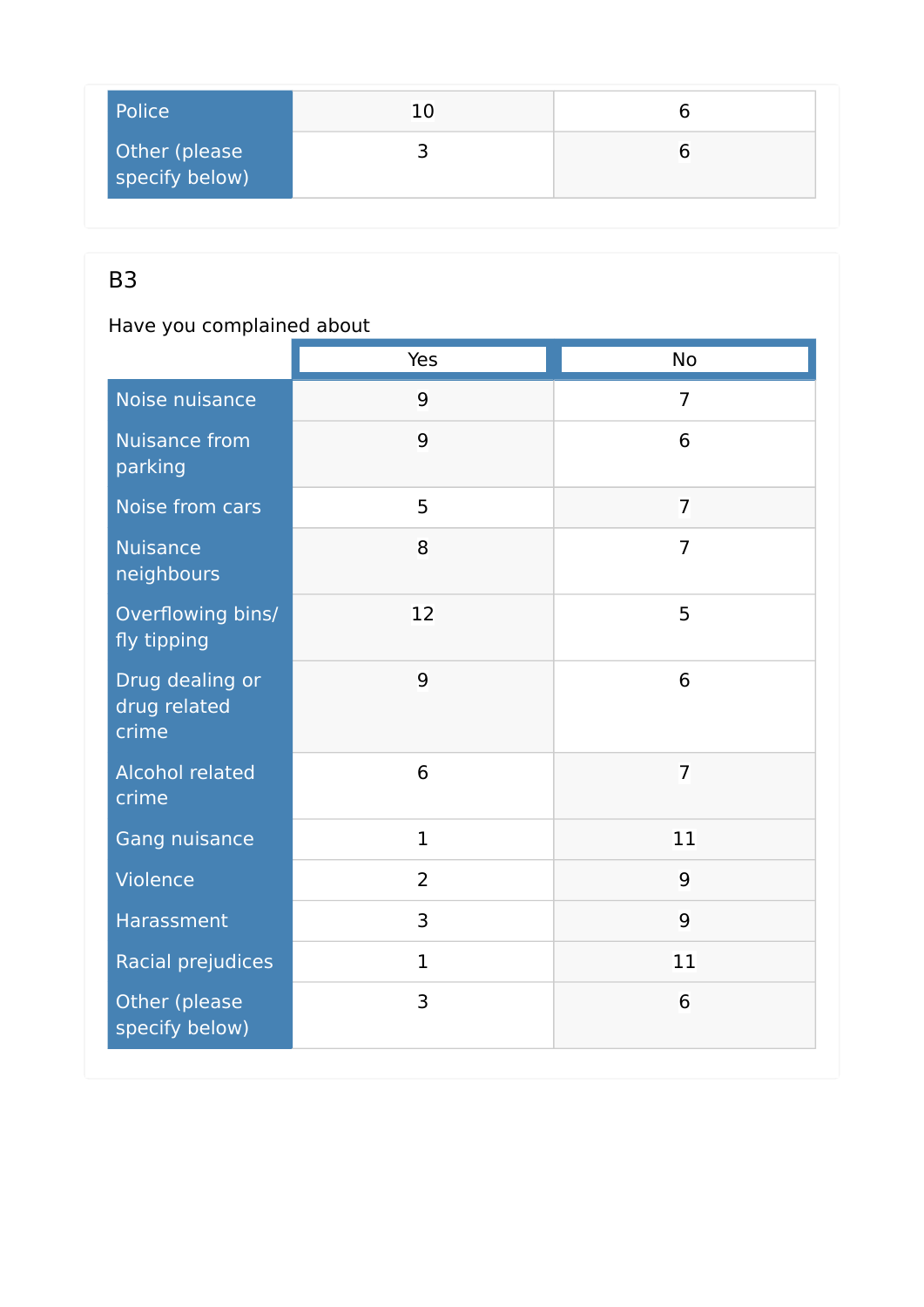With regards to anti social behaviour have you?

|                | Yes | No  |
|----------------|-----|-----|
| Being a victim |     | 1 በ |
| Witnessed it   | 15  |     |

#### B5

Do you feel anti social problems are dealt effectively

|                                                              | Yes | <b>No</b> | Don't know |
|--------------------------------------------------------------|-----|-----------|------------|
| By the Council                                               | 2   | 15        | 4          |
| Police                                                       | 6   | 11        | 4          |
| Partnership<br>working with<br>Landlords/<br>Managing agents |     | 11        | 7          |
| Other (please)<br>specify below)                             |     |           | 9          |

#### B6

Do you think that landlords are taking enough action against tenants who cause a nuisance or anti-social behaviour

| --<br>-- |  |
|----------|--|
|          |  |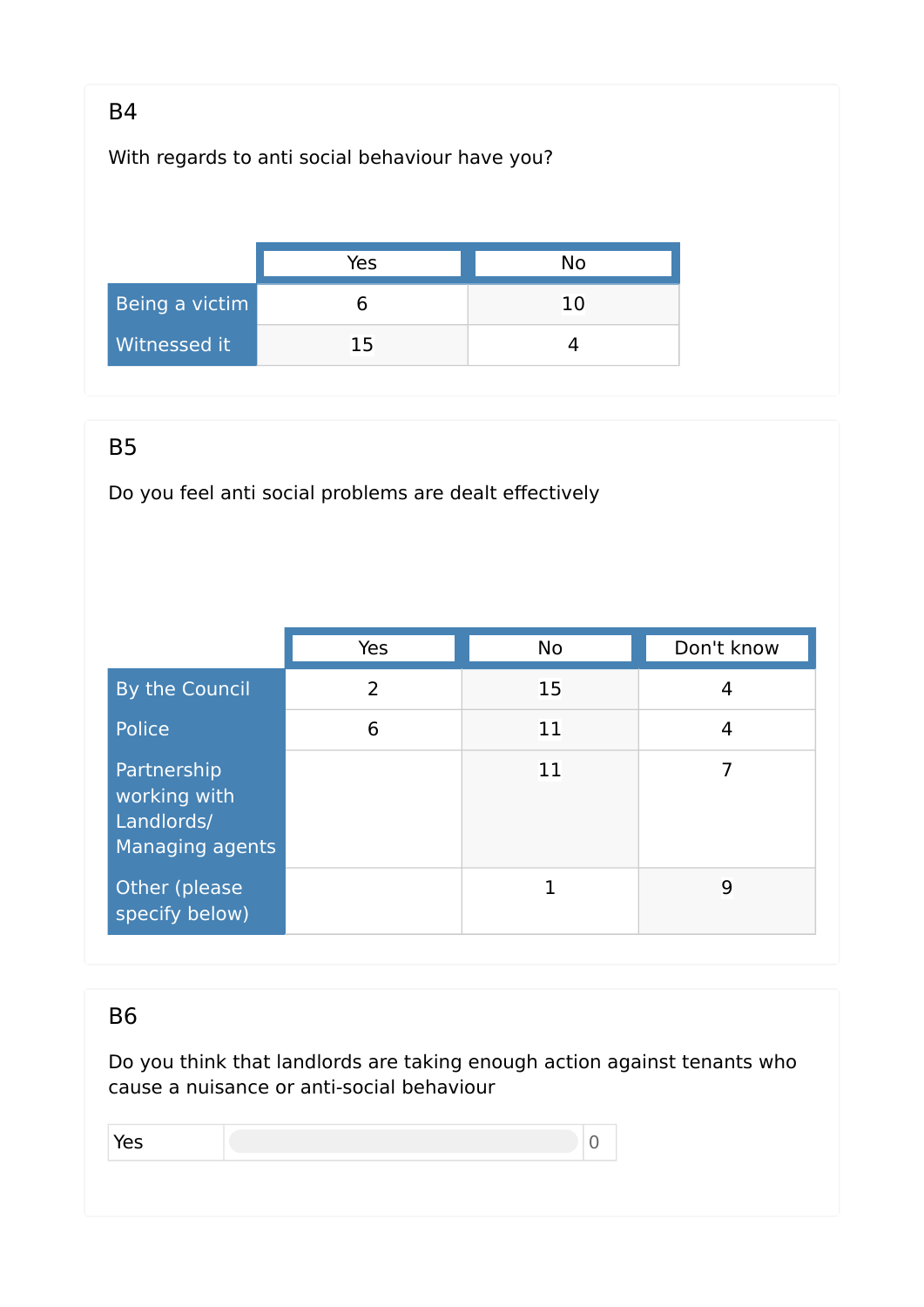| No         |  |
|------------|--|
| Don't know |  |

Do you think the Council is dealing effectively with landlords and agents who neglect their properties



#### B8

If you have made any complaints, were you happy with the way your complaint was dealt with

| Yes        |  |
|------------|--|
| No         |  |
| Don't know |  |

#### B9

If you have made any complaints, were you happy with the way your complaint was dealt with

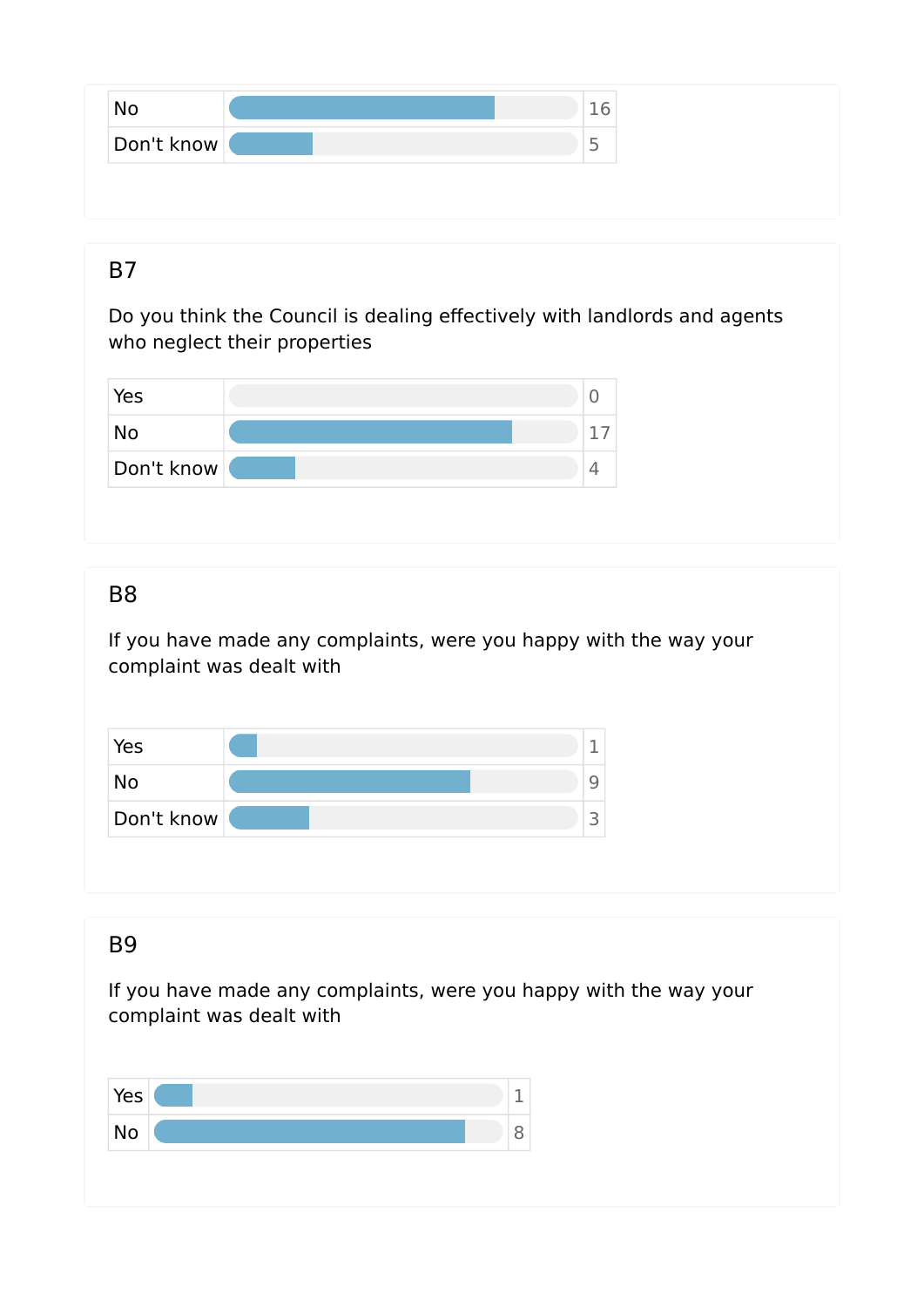

Is there anything else, which you feel, is important for the service or would improve the service?



#### D1

Would you be interested in participating in future stakeholder consultation exercises regarding the review of the Council's Private Sector Housing Enforcement policies?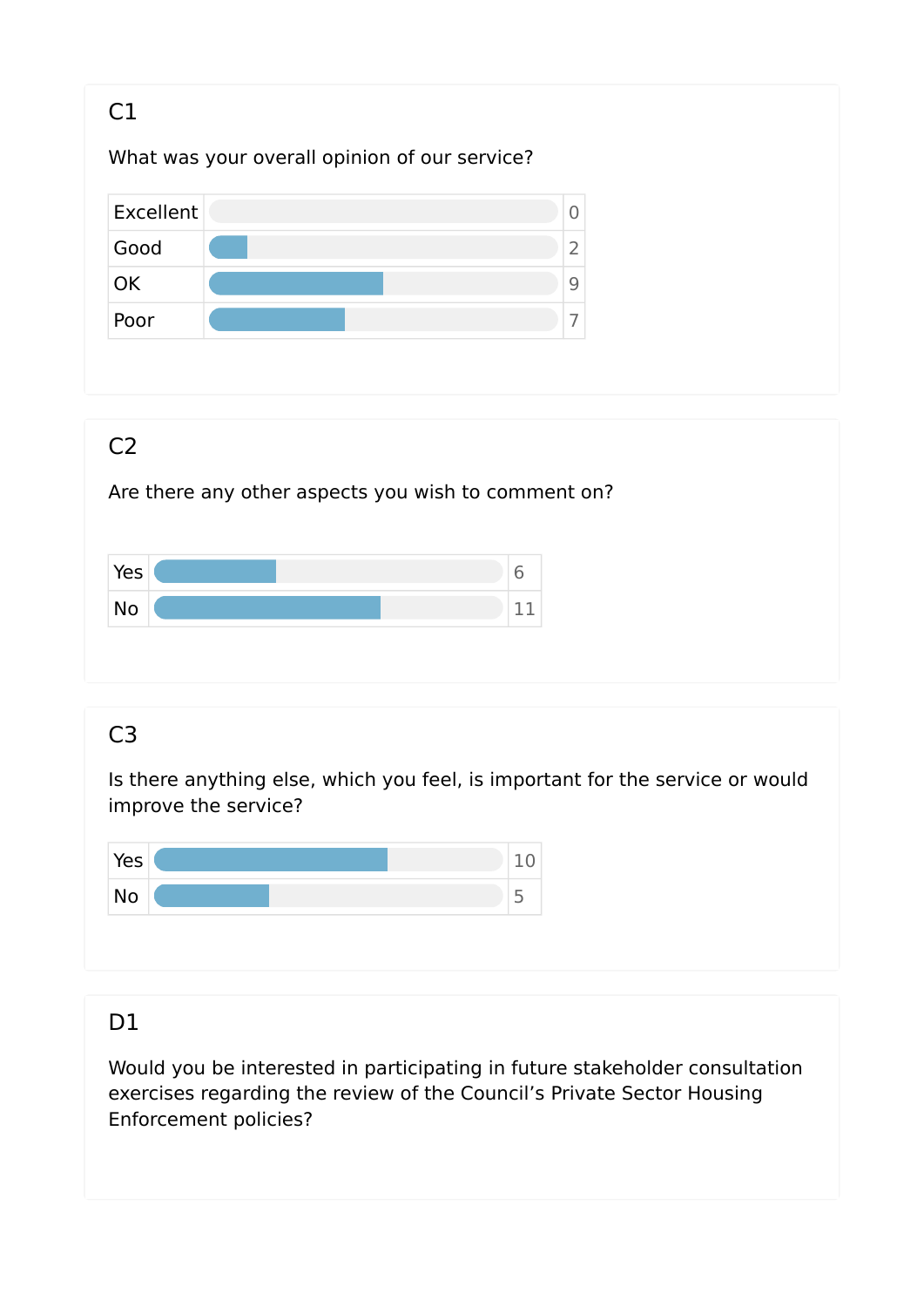| Yes        | ÷ |
|------------|---|
| <b>NO</b>  | ◡ |
| Don't Know | 4 |

## D<sub>2</sub>

Additional licensing scheme would enable the Council to have greater control on private rented properties. Therefore do you agree that Harrow Council should introduce additional licensing scheme?

| Yes        |  |
|------------|--|
| <b>No</b>  |  |
| Don't Know |  |

#### Name:

This question has been answered 6 times.

#### Address:

This question has been answered 4 times.

Day time telephone number :

This question has been answered one time.

Mobile number :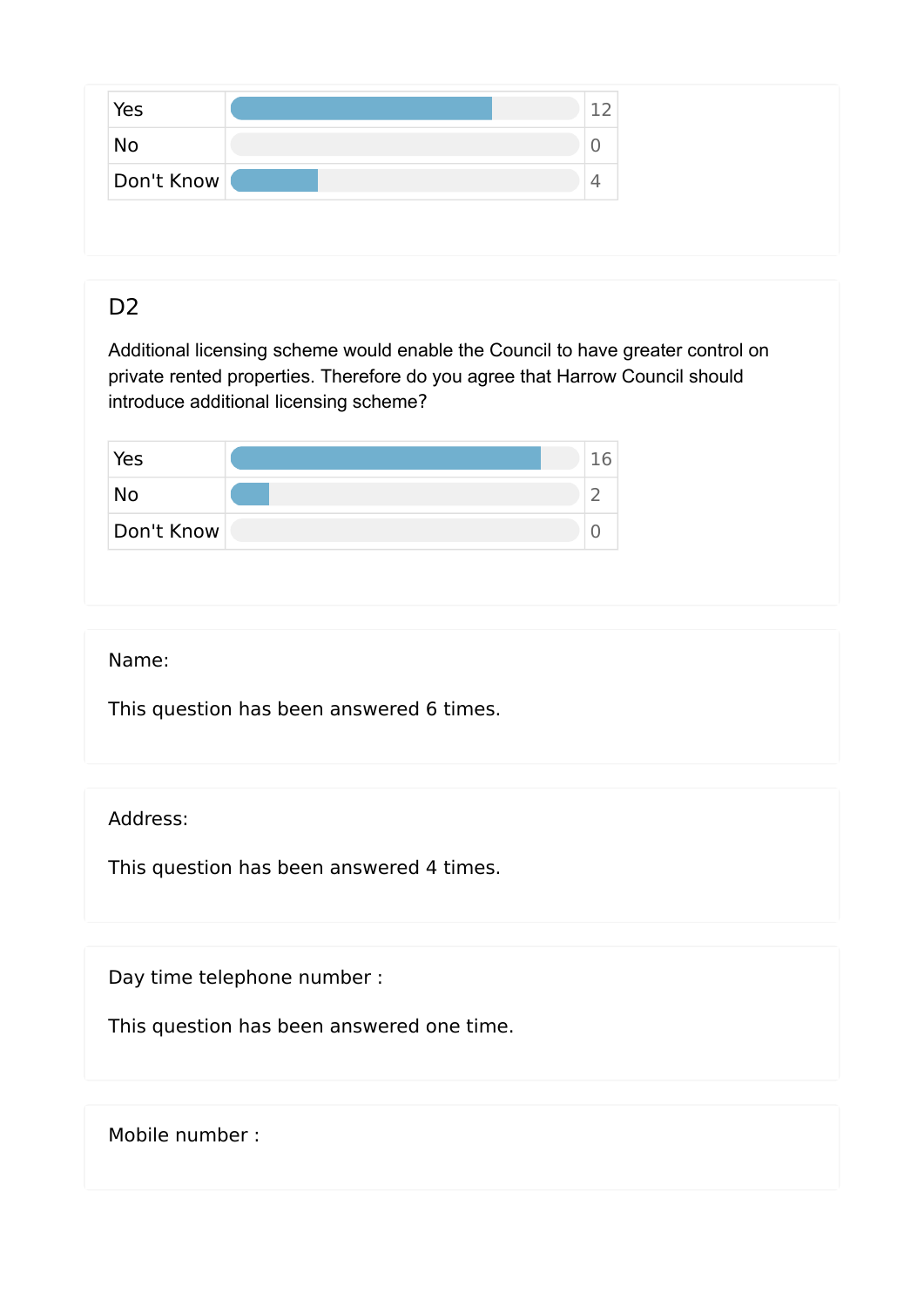This question has been answered 2 times.

#### Email:

This question has been answered 6 times.

## A1

What type of service provider are you

No responses have been submitted to this question.

## $A<sub>2</sub>$

Do you support the Council's proposal to introduce additional licensing?

No responses have been submitted to this question.

## A3

Do you agree landlords/Agents should have a responsibility to have satisfactory management arrangements

No responses have been submitted to this question.

#### A4

Please provide any additional comments regarding any complaints received with private rented properties. (*Please specify if your response is evidence based).* 

No responses have been submitted to this question.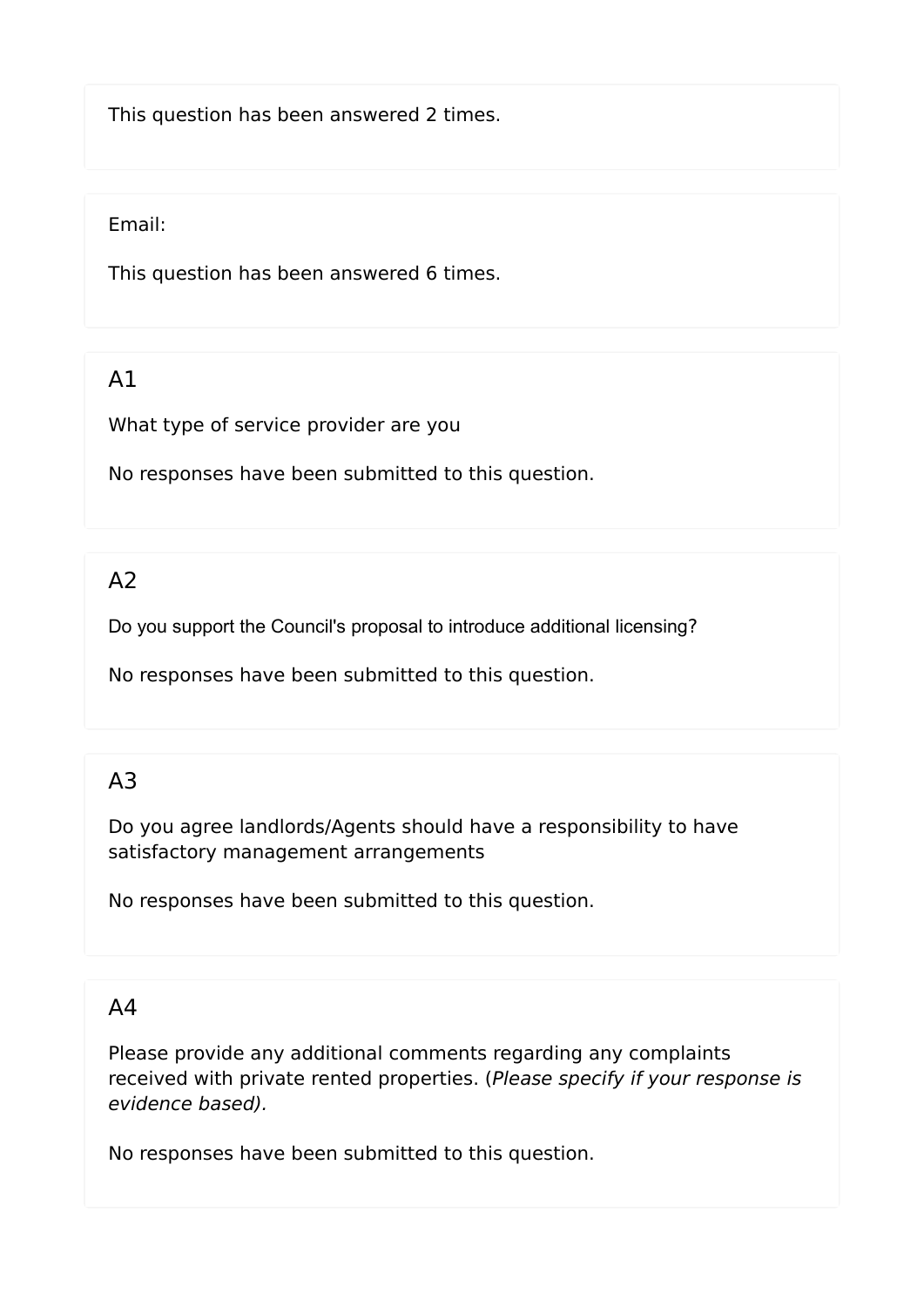If the Selective licensing scheme was **not** implemented what impact do you think this may have on the community? (*Please specify if your response is evidence based).* 

No responses have been submitted to this question.

#### $B<sub>2</sub>$

Do you think that landlords are taking enough action against tenants who cause a nuisance or anti-social behaviour (*Please specify if your response is evidence based).* 

No responses have been submitted to this question.

#### B3

Do you think the Council is dealing effectively with landlords and agents who neglect their properties? (*Please specify if your response is evidence based).* 

No responses have been submitted to this question.

#### $R4$

What do you think? (*Please specify if your response is evidence based).* 

Should the Council intervene in areas suffering from low housing demand

No responses have been submitted to this question.

B5

Do you think: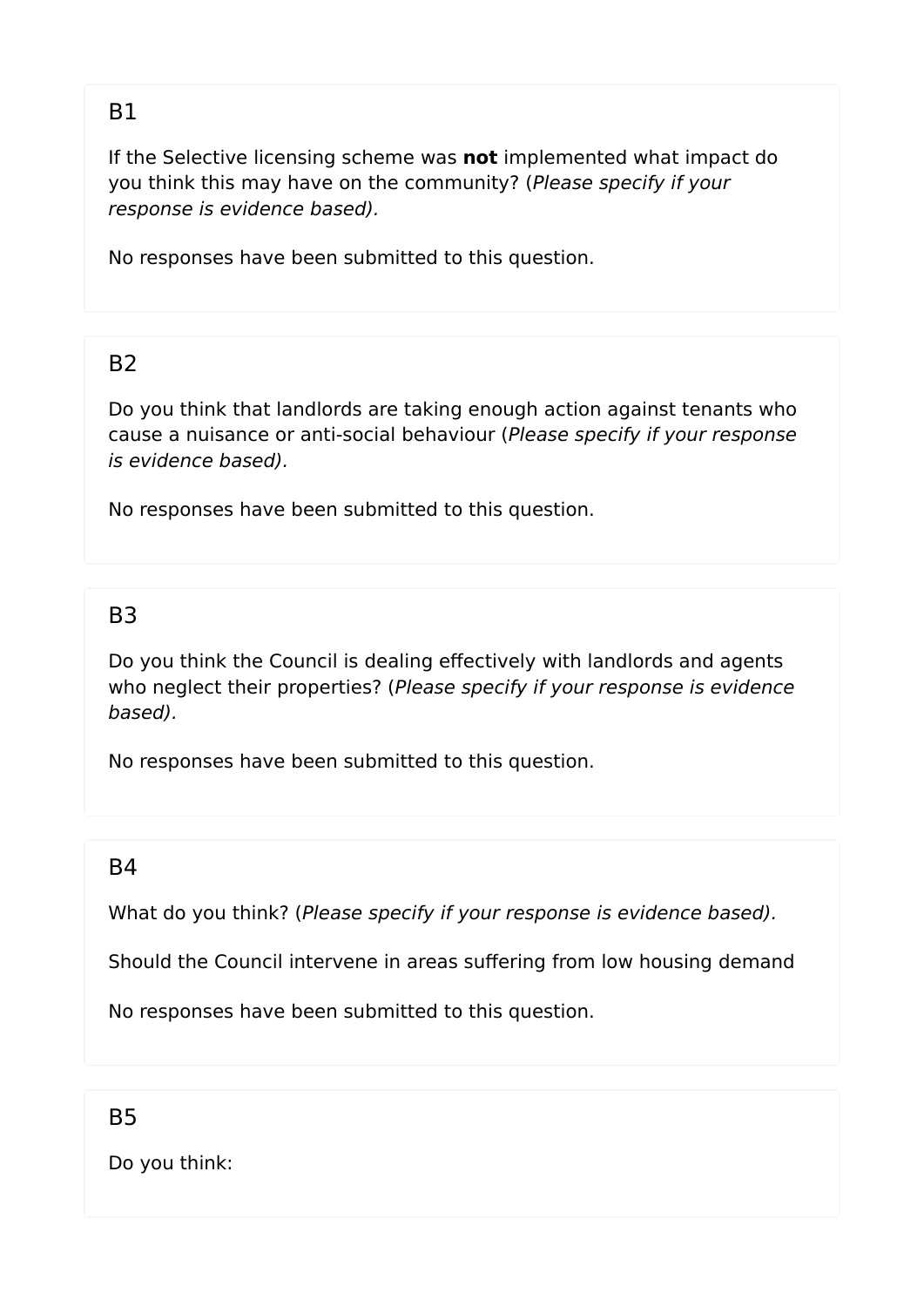Poorly managed properties contribute to the decline of an area. (*Please specify if your response is evidence based).* 

No responses have been submitted to this question.

#### B6

Do you think:

Ineffectively managed tenancies contribute to the decline of an area. (*Please specify if your response is evidence based).* 

No responses have been submitted to this question.

#### B6

Do you think:

Ineffectively managed tenancies contribute to the decline of an area. (*Please specify if your response is evidence based).* 

No responses have been submitted to this question.

#### B7

Do you think:

Selective licensing will help reduce anti-social behaviour. (*Please specify if your response is evidence based).* 

No responses have been submitted to this question.

#### B8

Do you think: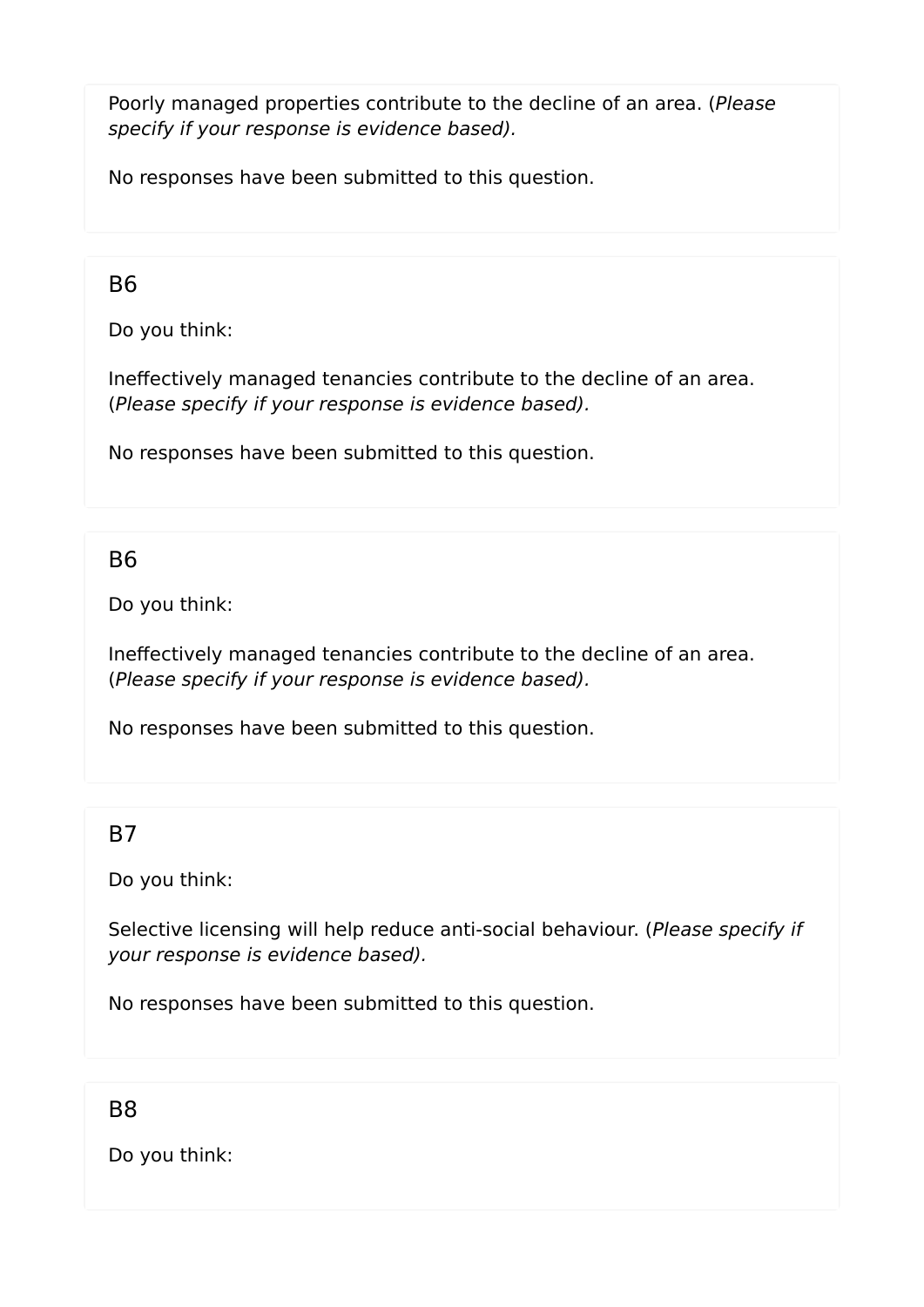Selective licensing will help make an area more attractive to potential renters, and so increase rental values and property prices. (*Please specify if your response is evidence based).* 

No responses have been submitted to this question.

## $C1$

Are there any other aspects you wish to comment on? (*Please specify).* 

No responses have been submitted to this question.

## $C<sub>2</sub>$

Is there anything else, which you feel, is important for the service or would improve the service?

No responses have been submitted to this question.

## D<sub>1</sub>

Do you have any further comments regarding this proposal

No responses have been submitted to this question.

## D<sub>2</sub>

Do you believe there is a better option or alternatives to Selective Licensing, please provide details including your justification.

*Please specify if your response is evidence based.* 

No responses have been submitted to this question.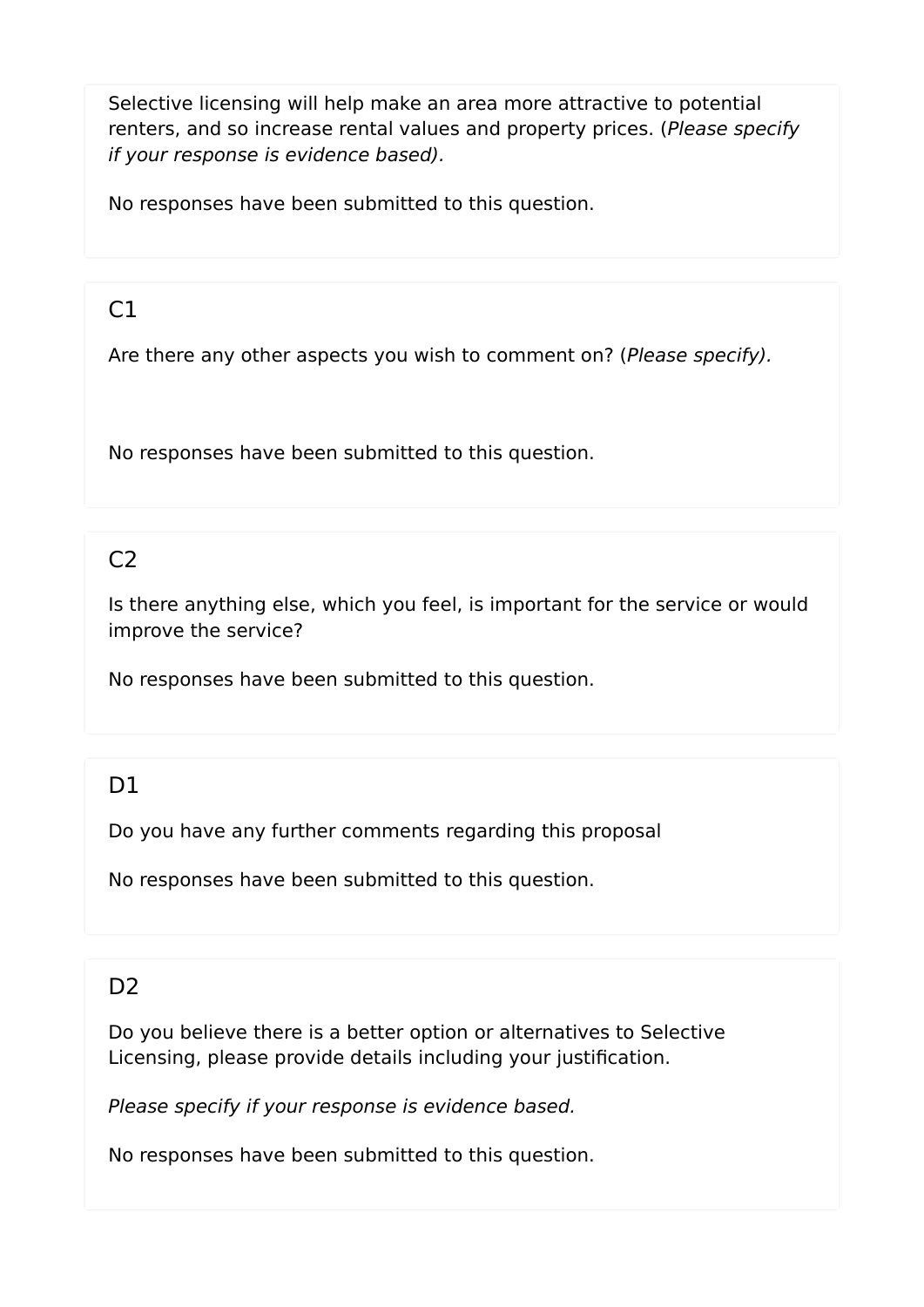#### Please provide your contact details

#### Name

No responses have been submitted to this question.

#### Address

No responses have been submitted to this question.

Telephone numbers

No responses have been submitted to this question.

Email

No responses have been submitted to this question.

# A1

Our services are open from 9am to 5pm Monday to Friday. How do you rate this availability?

No responses have been submitted to this question.

## A2

Is your business: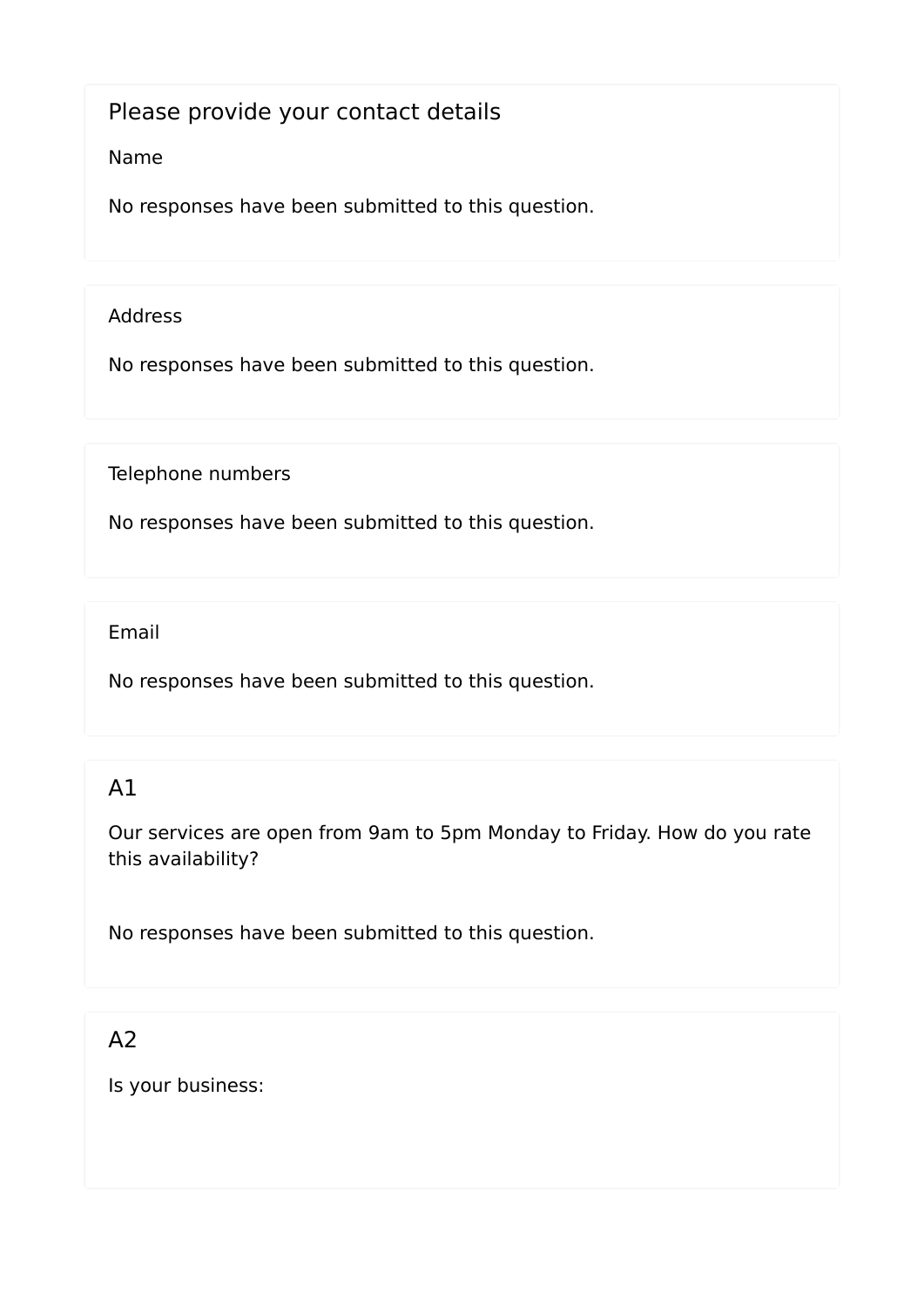No responses have been submitted to this question.

# A3

#### **What type of business do you run**

No responses have been submitted to this question.

#### A4

Would you invest further in the borough

No responses have been submitted to this question.

#### B1

Have you experienced any of the following problems with private rented properties?

No responses have been submitted to this question.

#### $B<sub>2</sub>$

Has your business being affected by

No responses have been submitted to this question.

#### B3

Do you agree that Harrow Council should hold Landlords and Managing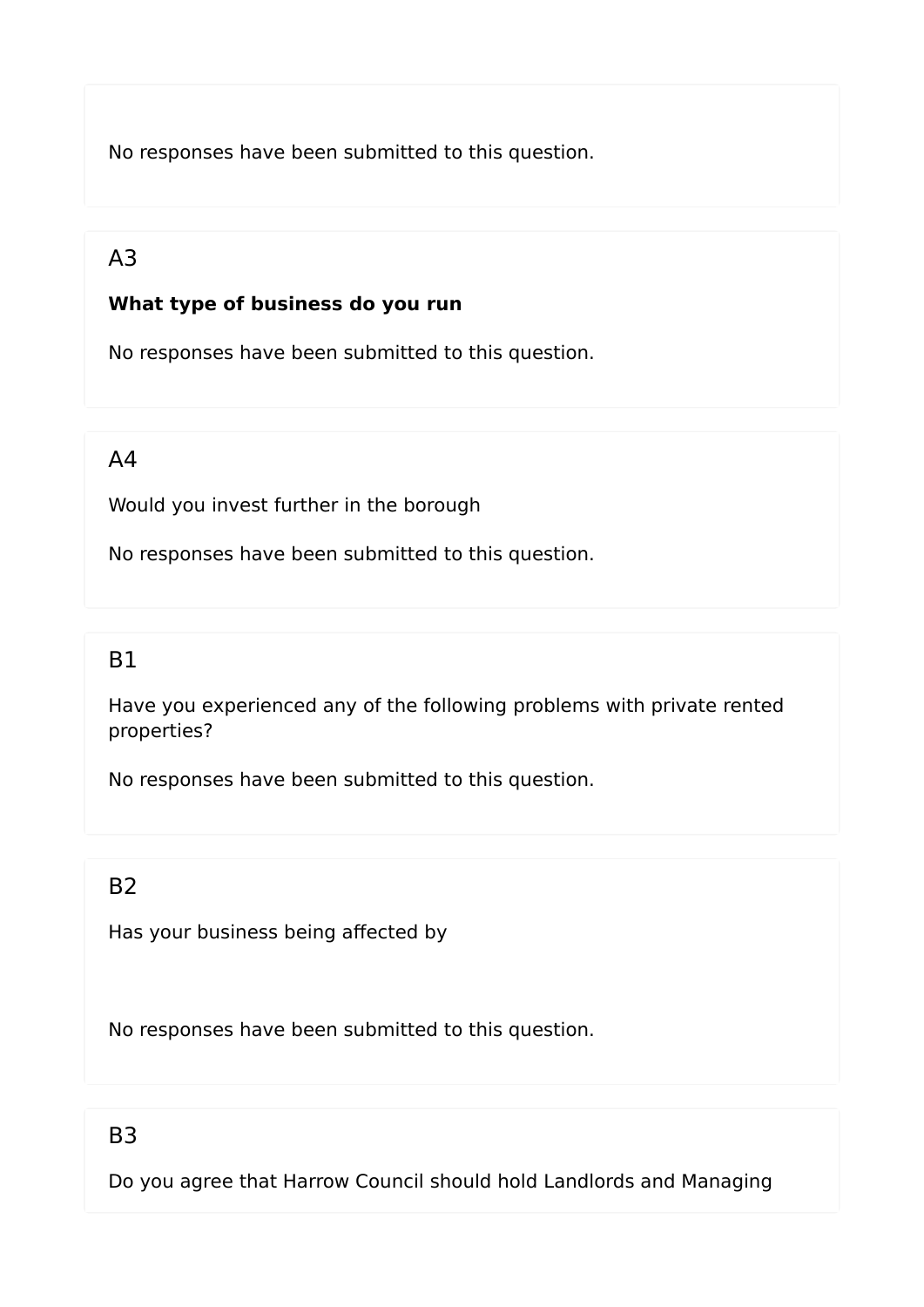Agents responsible to manage their properties?

No responses have been submitted to this question.

#### $B4$

Do you think that landlords are taking enough action against tenants who cause a nuisance or anti-social behaviour

No responses have been submitted to this question.

#### B5

Do you think the Council is dealing effectively with landlords and agents who neglect their properties

No responses have been submitted to this question.

#### B6

Selective licensing scheme would enable the Council to have greater control on private rented properties. Therefore do you agree that Harrow Council should introduce selective licensing scheme?

No responses have been submitted to this question.

#### B7

Do you feel anti social problems are dealt effectively

No responses have been submitted to this question.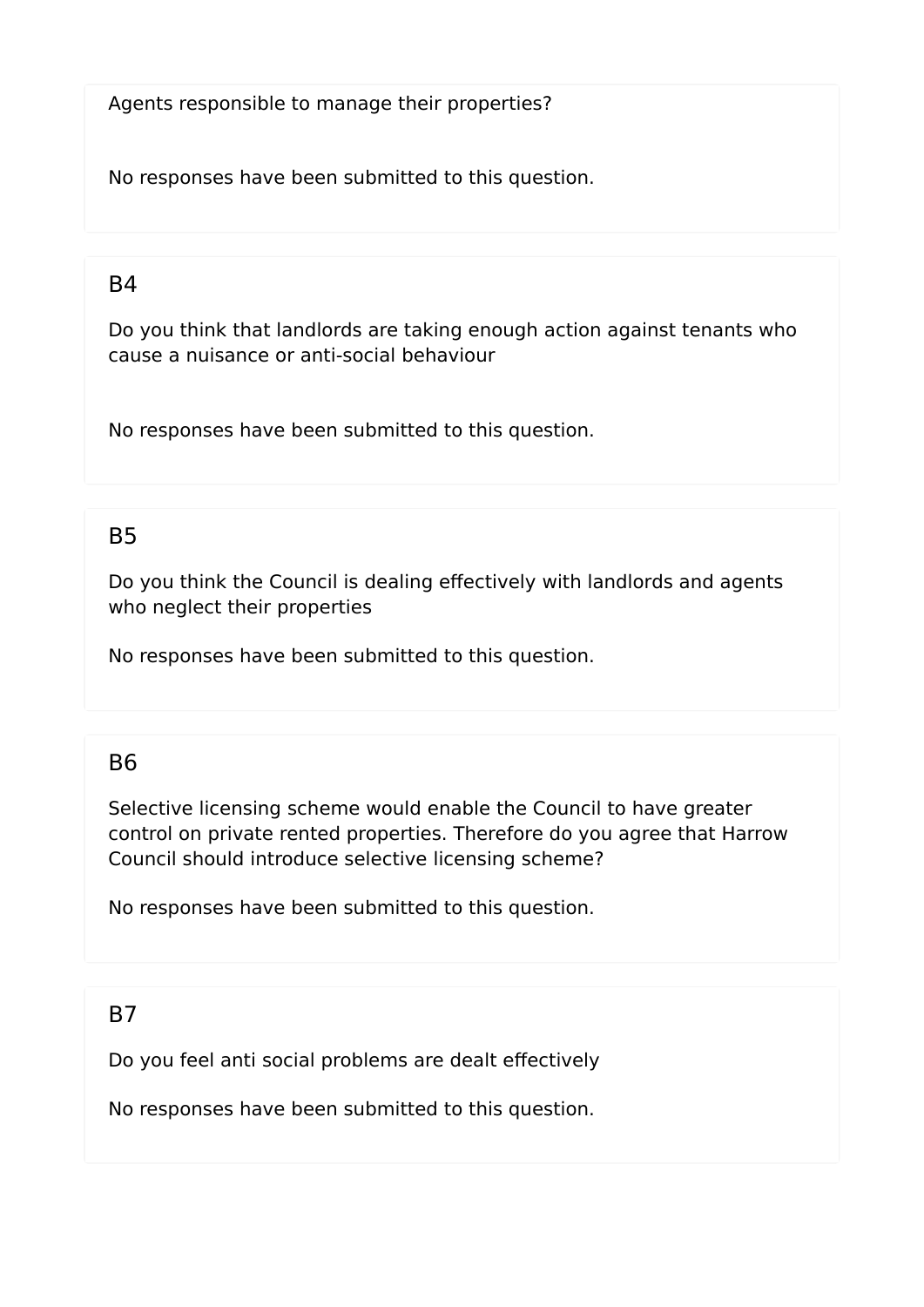# $C1$

What is your overall opinion of our service?

No responses have been submitted to this question.

# $C<sub>2</sub>$

Are there any other aspects you wish to comment on?

No responses have been submitted to this question.

# C3

Is there anything else, which you feel, is important for the service or would improve the service?

Suggestions

1.

2.

3.

No responses have been submitted to this question.

## D1

Would you be interested in participating in future stakeholder consultation exercises regarding the review of the Council's Private Sector Housing Enforcement policies?

No responses have been submitted to this question.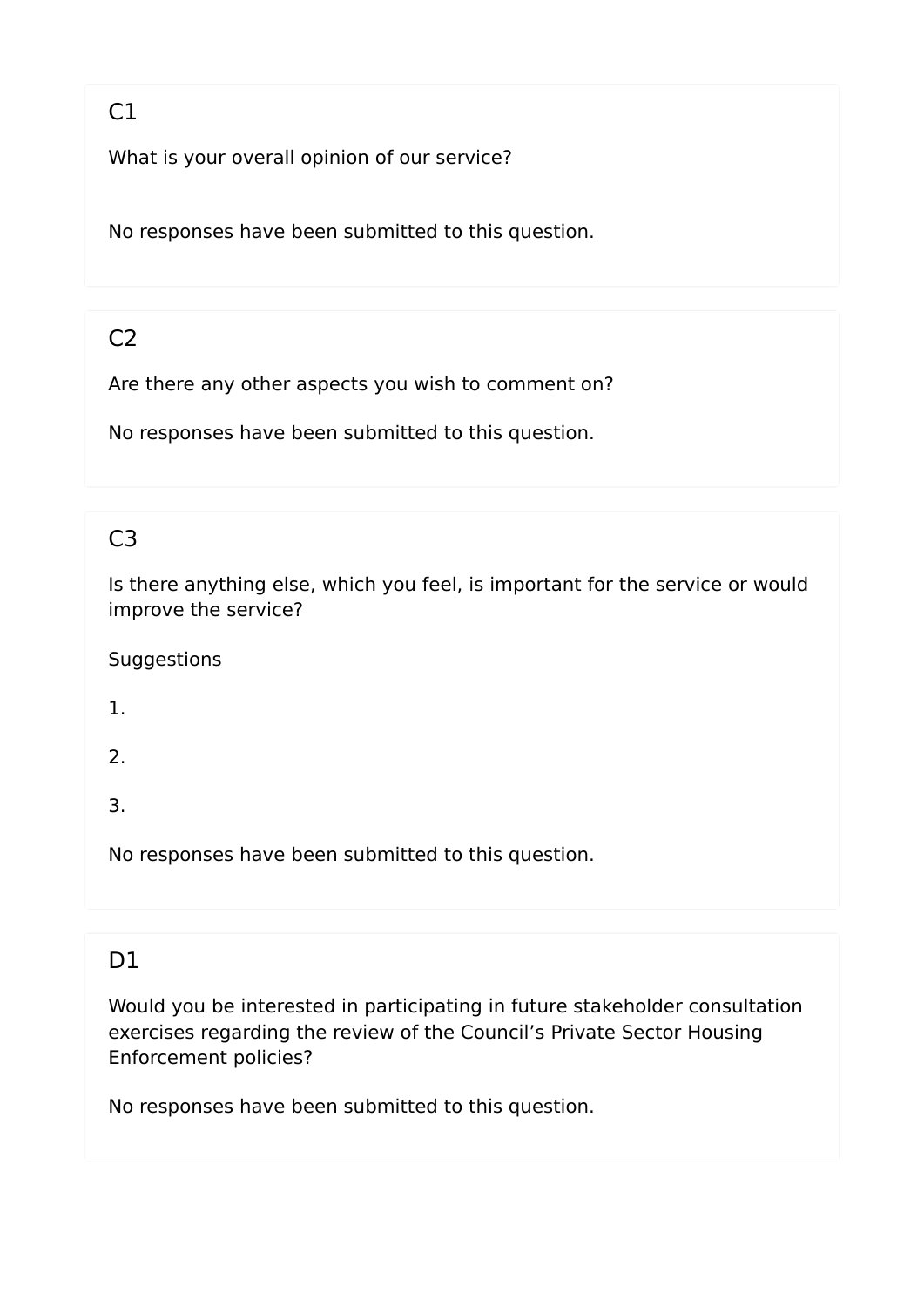#### Name

No responses have been submitted to this question.

#### Address

No responses have been submitted to this question.

Tel no

No responses have been submitted to this question.

Email

No responses have been submitted to this question.

## A1

Our service is open from 9am to 5pm Monday to Friday. How do you rate this availability?

| Excellent |  |
|-----------|--|
| Good      |  |
| OK        |  |
| Poor      |  |
|           |  |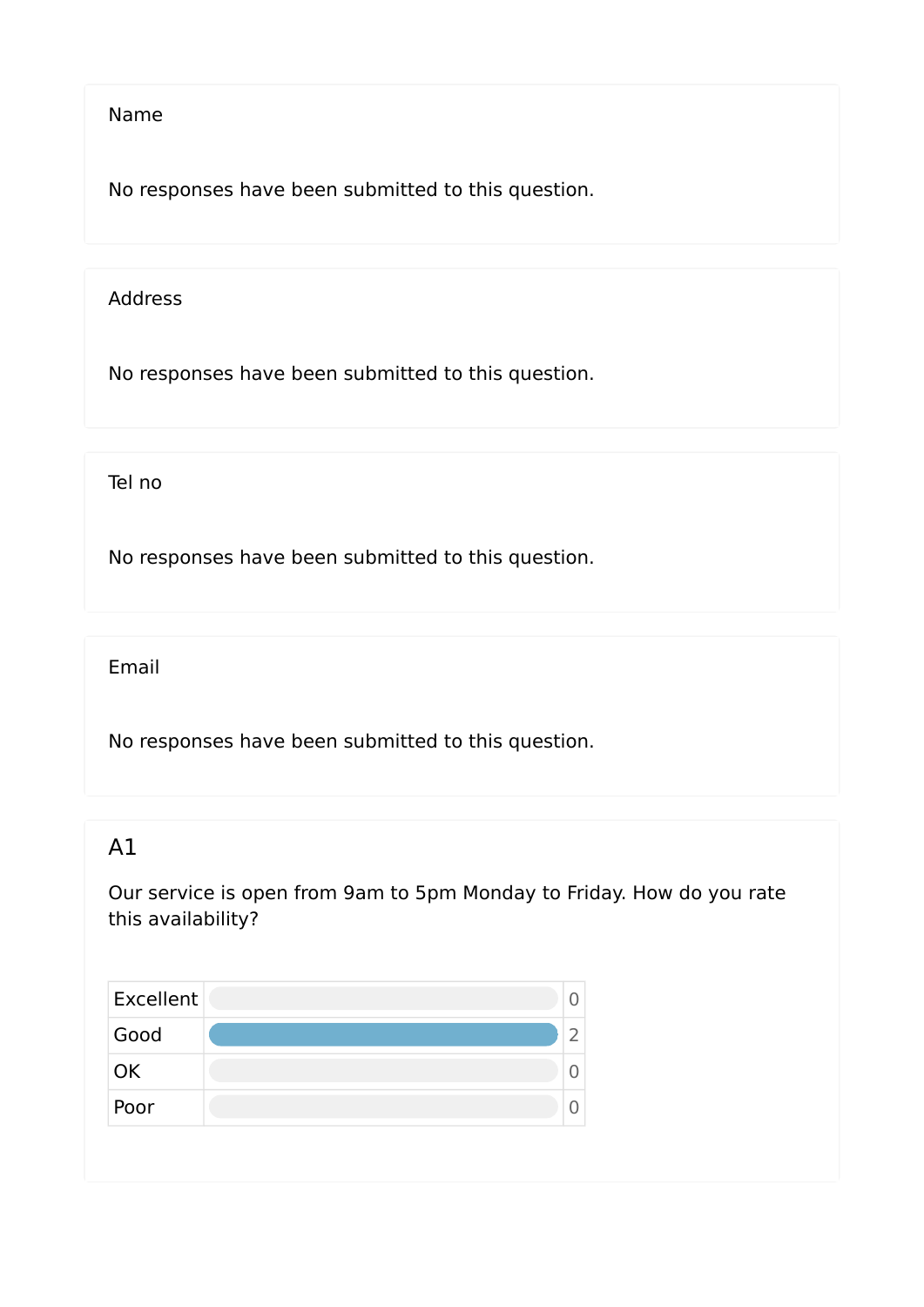## A2

Which of the following are you?

| Landlord                     |  |
|------------------------------|--|
| <b>Managing Agent</b>        |  |
| Leaseholder                  |  |
| Other (please specify below) |  |

# A3

Are you a member of the London Landlords accreditation scheme or any other recognised landlord body? If yes Please specify which one



| Are your rented properties |                |           |
|----------------------------|----------------|-----------|
|                            | Yes            | <b>No</b> |
|                            |                |           |
| In Harrow                  | $\overline{2}$ |           |

A5

Do you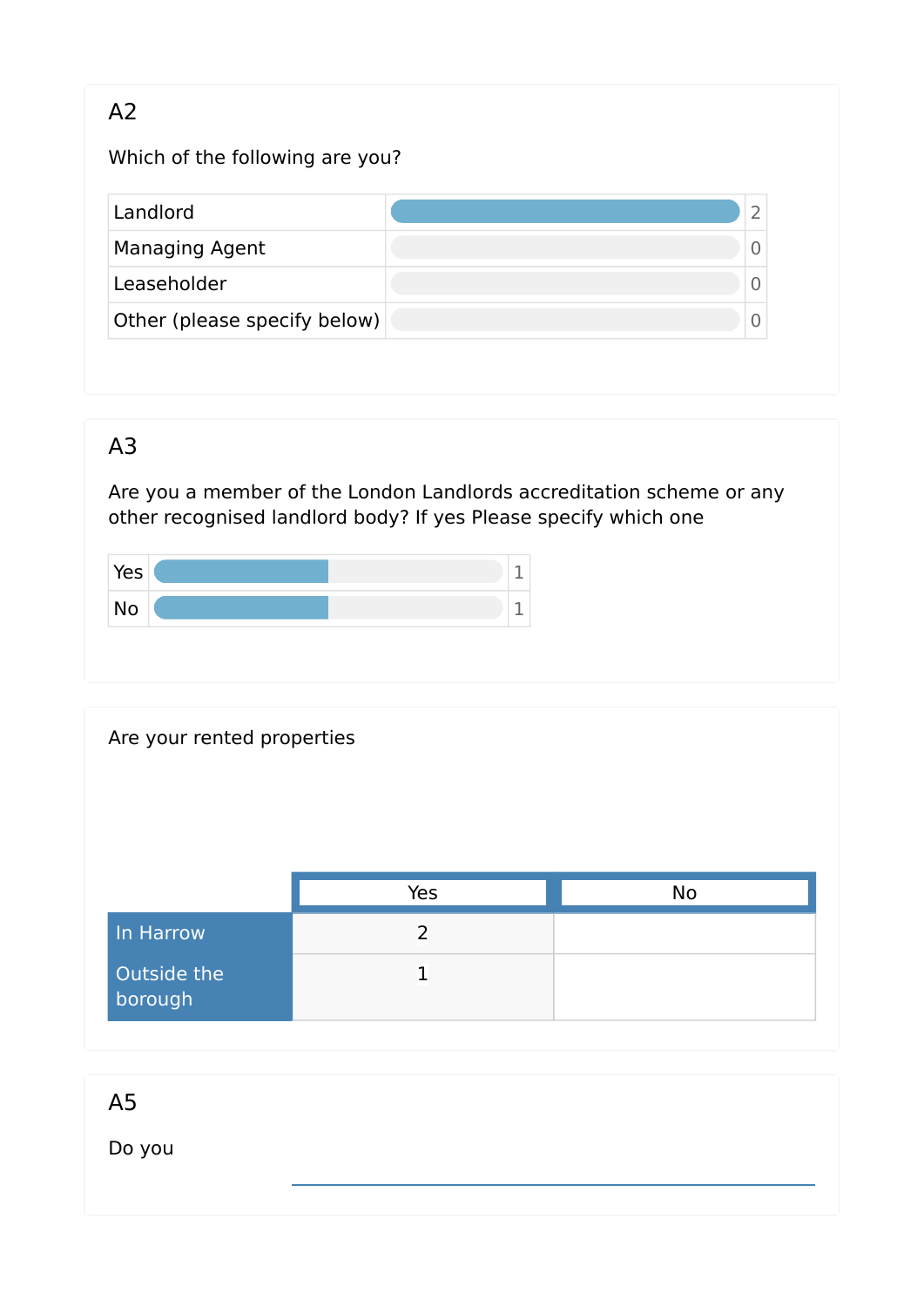|                                           | Yes | <b>No</b> |
|-------------------------------------------|-----|-----------|
| Request<br>references prior<br>to renting | 2   |           |
| Provide written<br>tenancy<br>agreements  |     |           |

# Have you experienced any of the following

|                                                                                             | Yes            | <b>No</b>      |
|---------------------------------------------------------------------------------------------|----------------|----------------|
| Renting your<br>properties.                                                                 | $\overline{2}$ |                |
| Anti social<br>problems in the<br>neighbourhood,<br>which have<br>affected your<br>tenants. |                | 2              |
| Keeping the good<br>tenants                                                                 | $\overline{2}$ |                |
| <b>Evicting bad</b><br>tenants                                                              |                | 2              |
| <b>Tenants</b><br>breaching the<br>tenancy<br>agreement ie<br>subletting/<br>overcrowding   |                | $\overline{2}$ |
| <b>Rent arrears</b>                                                                         | $\mathbf{1}$   | $\mathbf{1}$   |
| Damage caused<br>by tenants                                                                 |                | $\overline{2}$ |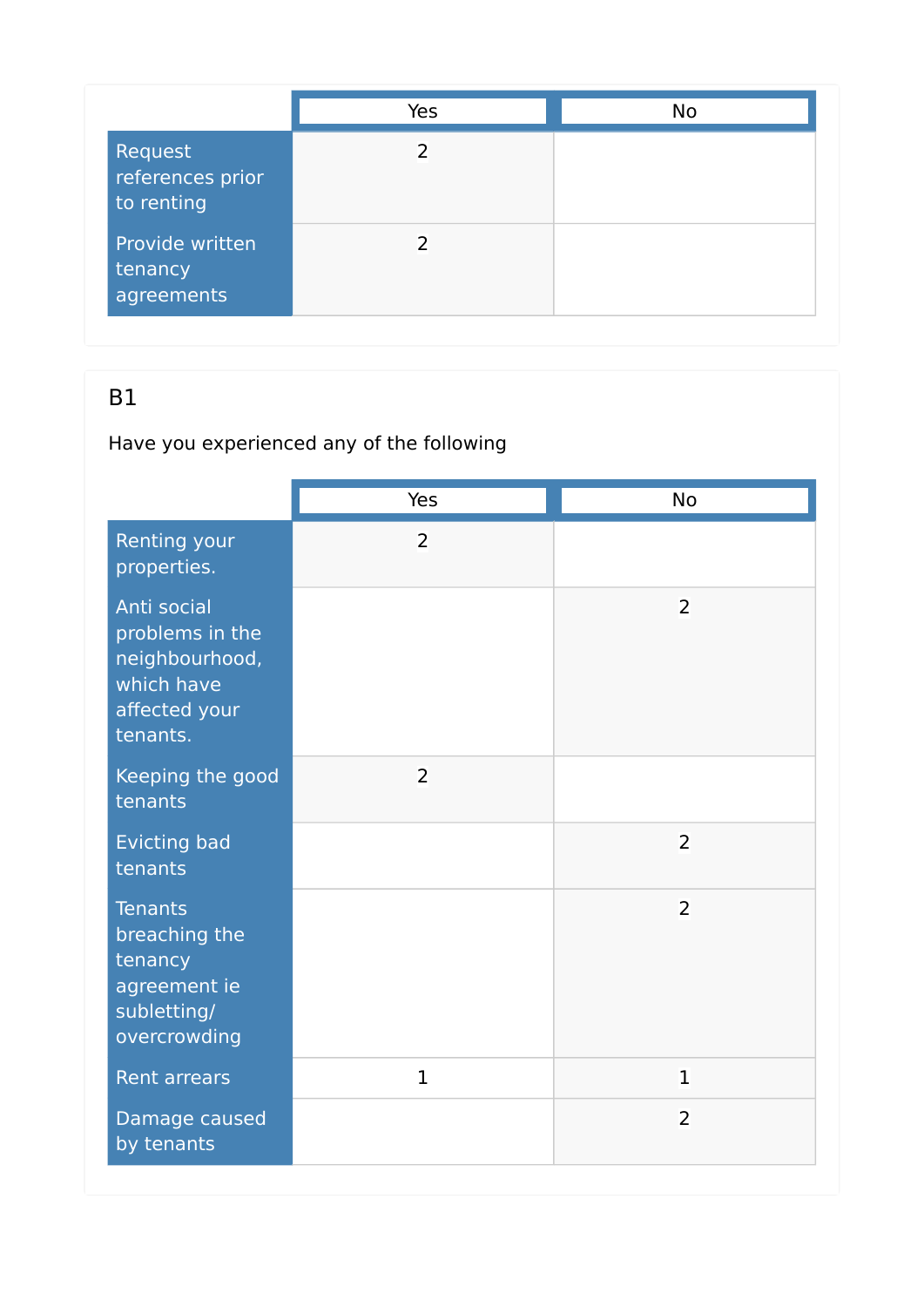| <b>Complaints from</b><br>the Council                              | $\overline{2}$ |
|--------------------------------------------------------------------|----------------|
| Overflowing bins<br>and/or refuse<br>dumped around<br>the property | $\overline{2}$ |
| <b>Nuisance from</b><br>anti social<br>behaviour                   | $\overline{2}$ |
| Noise nuisance<br>from the tenants                                 | $\overline{2}$ |
| Other (please<br>specify below)                                    | $\mathbf{1}$   |

Have you used the services of any of the following Teams:

|                                        | Yes          | <b>No</b>    |
|----------------------------------------|--------------|--------------|
| <b>Homelessness</b>                    | $\mathbf{1}$ | 1            |
| Environmental<br><b>Health</b>         | 1            | $\mathbf{1}$ |
| <b>Anti-Social</b><br><b>Behaviour</b> |              | 2            |
| Police                                 |              | 2            |
| Other (please<br>specify below)        |              | 1            |

## B3

Have you complained to the Council about other private rented properties causing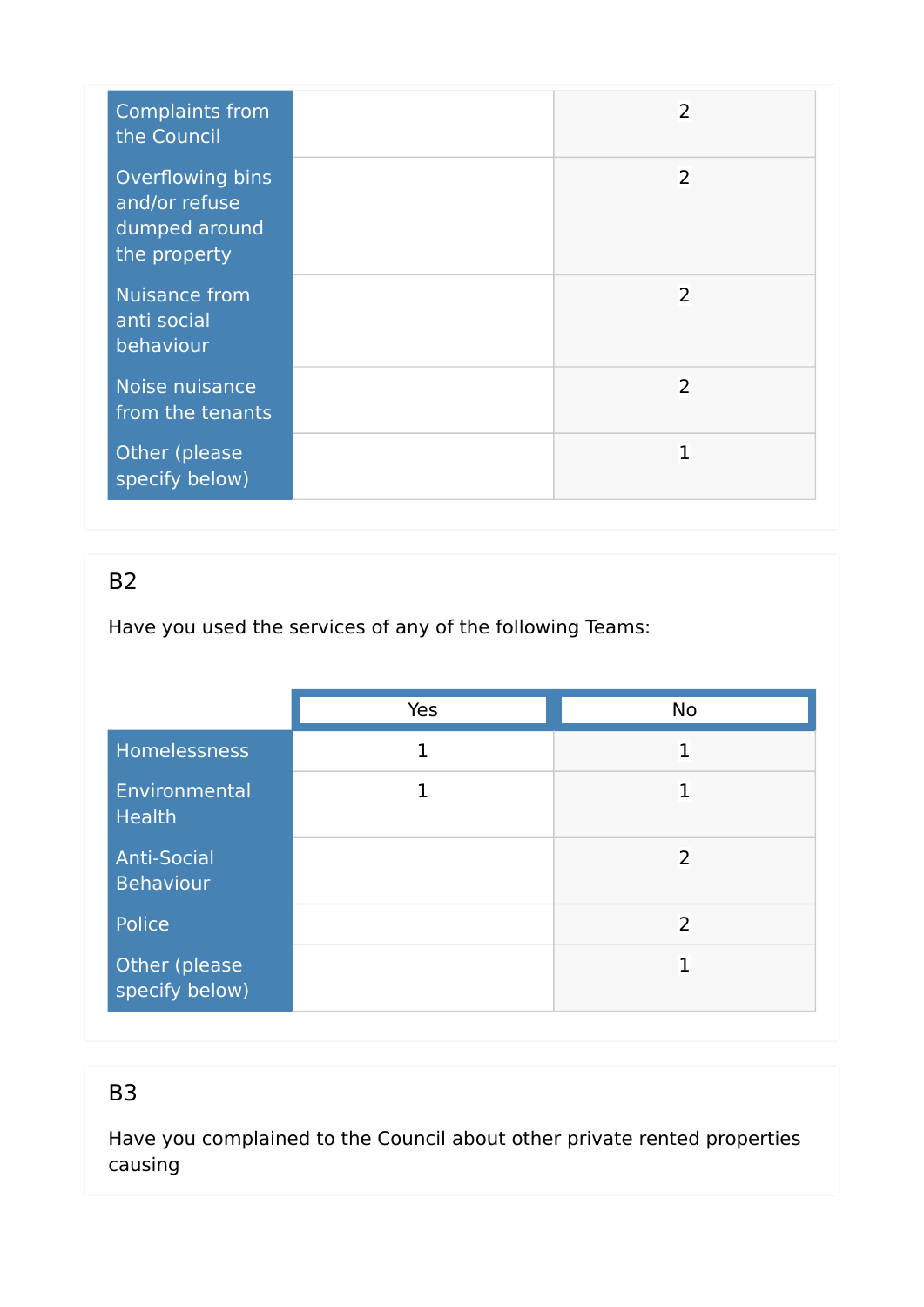|                                          | Yes | No             |
|------------------------------------------|-----|----------------|
| Noise nuisance                           |     | $\overline{2}$ |
| <b>Nuisance from</b><br>parking          |     | $\overline{2}$ |
| <b>Nuisance</b><br>neighbours            |     | $\overline{2}$ |
| Overflowing bins/<br>fly tipping         |     | $\overline{2}$ |
| Drug dealing or<br>drug related<br>crime |     | $\overline{2}$ |
| <b>Alcohol related</b><br>crime          |     | $\overline{2}$ |
| Gang nuisance                            |     | $\overline{2}$ |
| Violence                                 |     | $\overline{2}$ |
| Harassment                               |     | $\overline{2}$ |
| Racial prejudices                        |     | $\overline{2}$ |
| Other (please<br>specify below)          |     | $\mathbf{1}$   |

With regards to anti social behaviour have you?

|               | Yes | <b>No</b> |
|---------------|-----|-----------|
| Been a victim |     |           |
| Witnessed it  |     |           |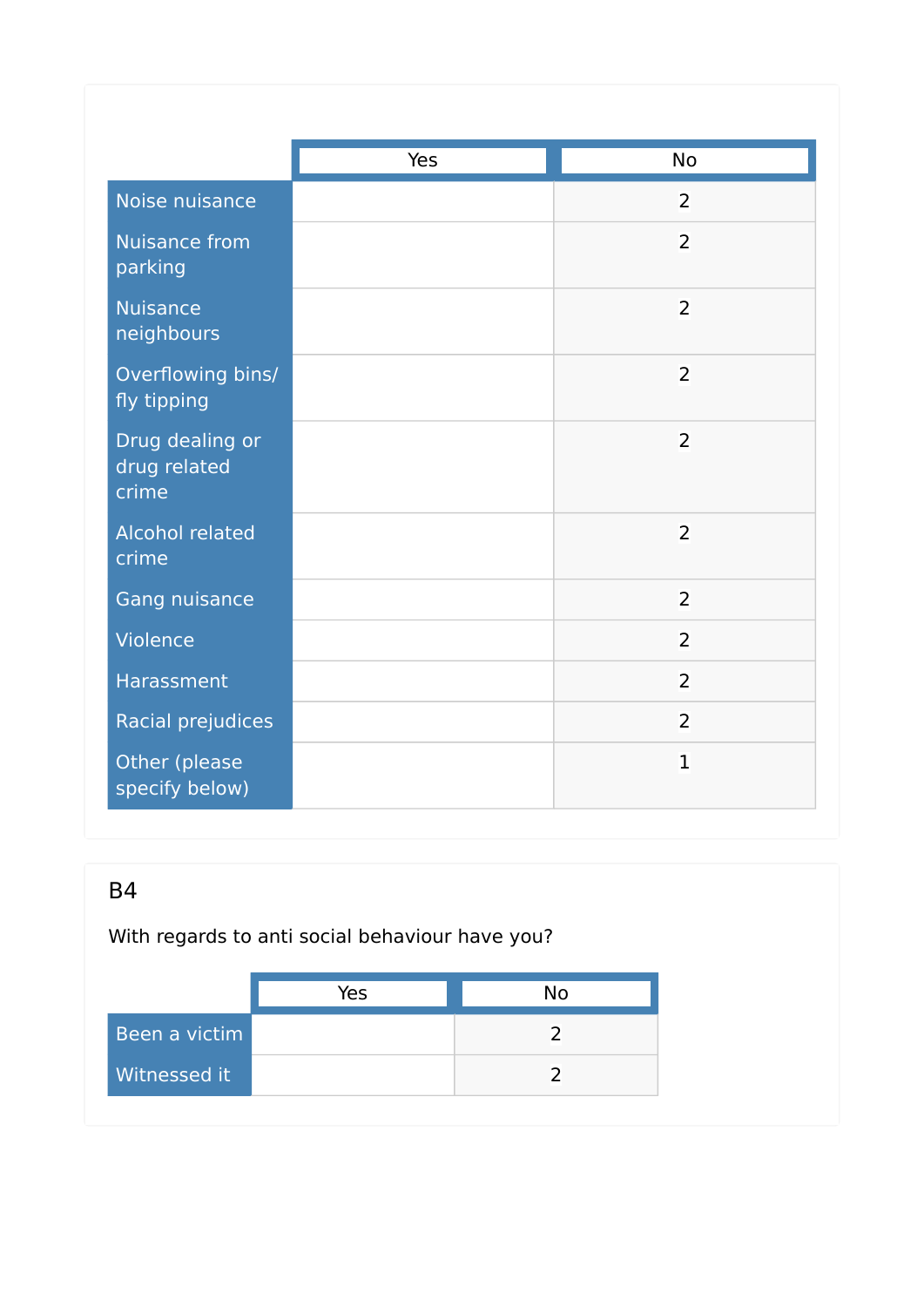## Do you feel anti social problems are dealt effectively

|                                                              | Yes | <b>No</b> |
|--------------------------------------------------------------|-----|-----------|
| By the Council                                               | 1   | 1         |
| Police                                                       | 1   | 1         |
| Partnership<br>working with<br>Landlords/<br>Managing agents |     | 1         |
| Other (please<br>specify below)                              |     | 1         |

#### B6

Were you happy with the way your complaint was dealt with



## B7

Are there any other Services you would like more information on?



## D<sub>1</sub>

What was your overall opinion of our service?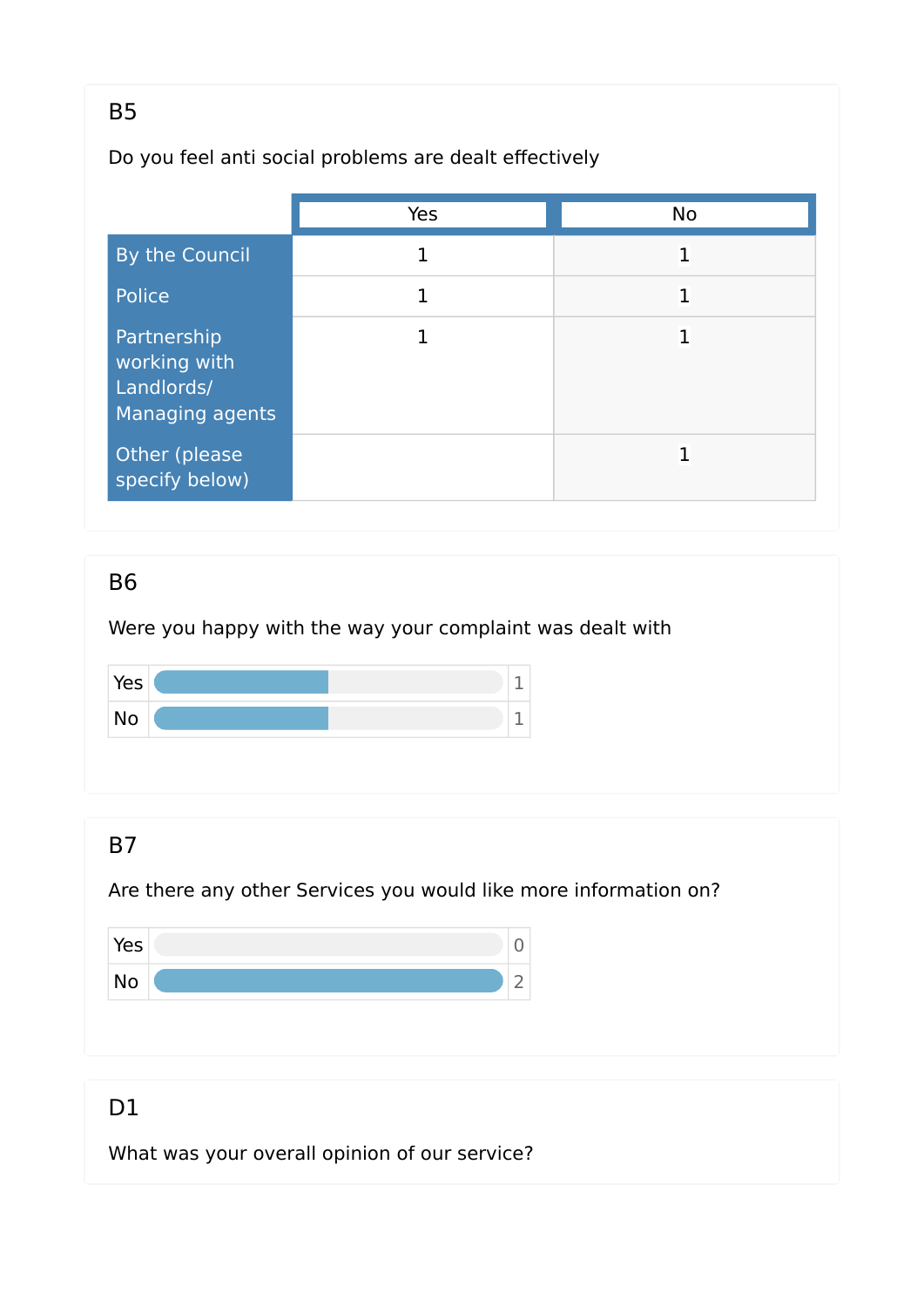| Excellent | 0       |
|-----------|---------|
| Good      | ÷.      |
| OK        | ×.<br>ᆚ |
| Poor      | U       |

#### D<sub>2</sub>

Are there any other aspects you wish to comment on?

| Yes |  |
|-----|--|
| No  |  |

# D<sub>3</sub>

Is there anything else, which you feel, is important for the service or would improve the service?



## E1

Would you be interested in participating in future stakeholder consultation exercises regarding the review of the Council's Private Sector Housing Enforcement policies?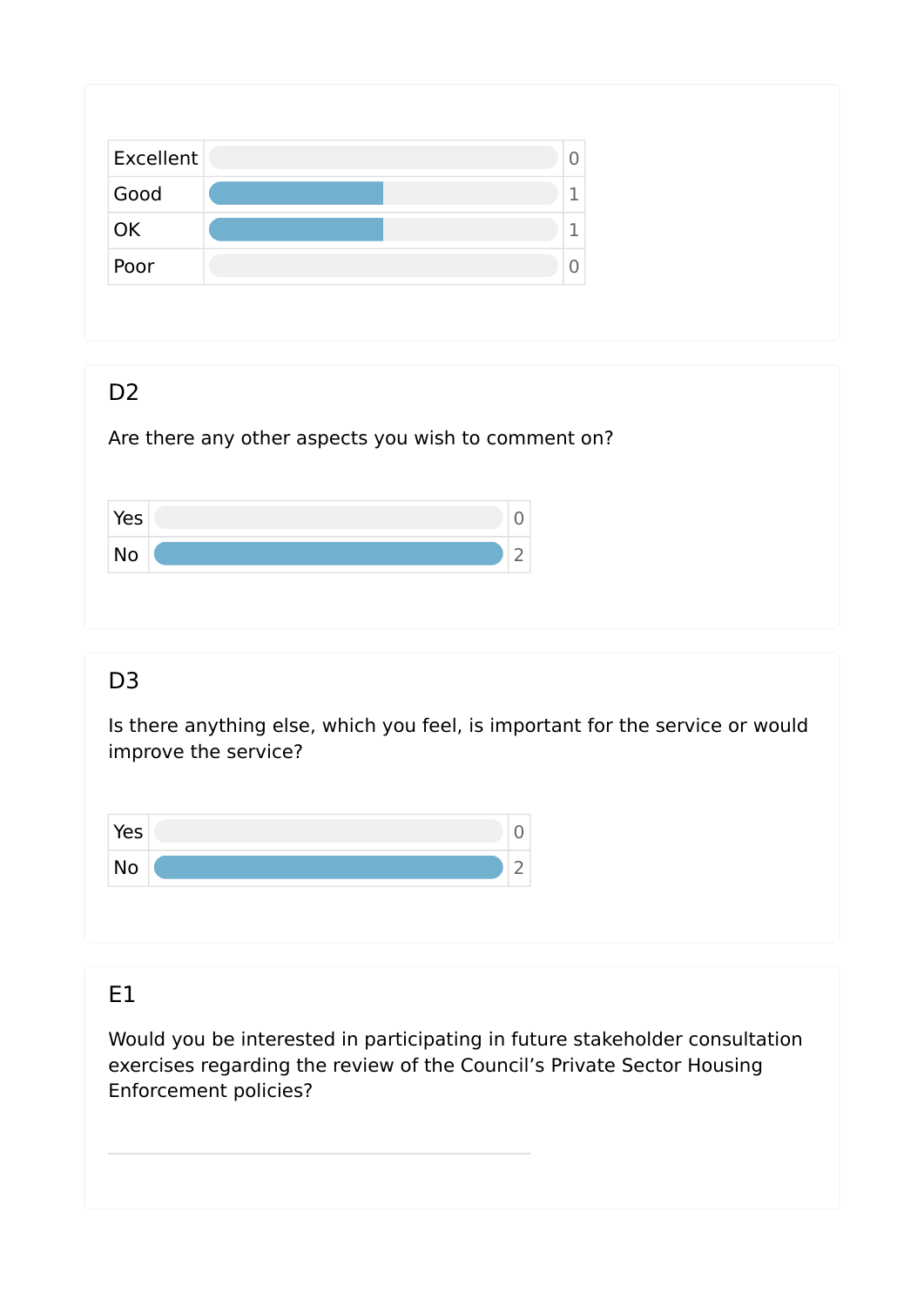| Yes       | ۰ |
|-----------|---|
| <b>No</b> |   |

#### $F<sub>2</sub>$

Selective licensing scheme would enable the Council to have greater control on private rented properties. Therefore do you agree that Harrow Council should introduce selective licensing scheme?



#### Name

No responses have been submitted to this question.

#### Address

No responses have been submitted to this question.

Day time Tele

No responses have been submitted to this question.

Mobile number

No responses have been submitted to this question.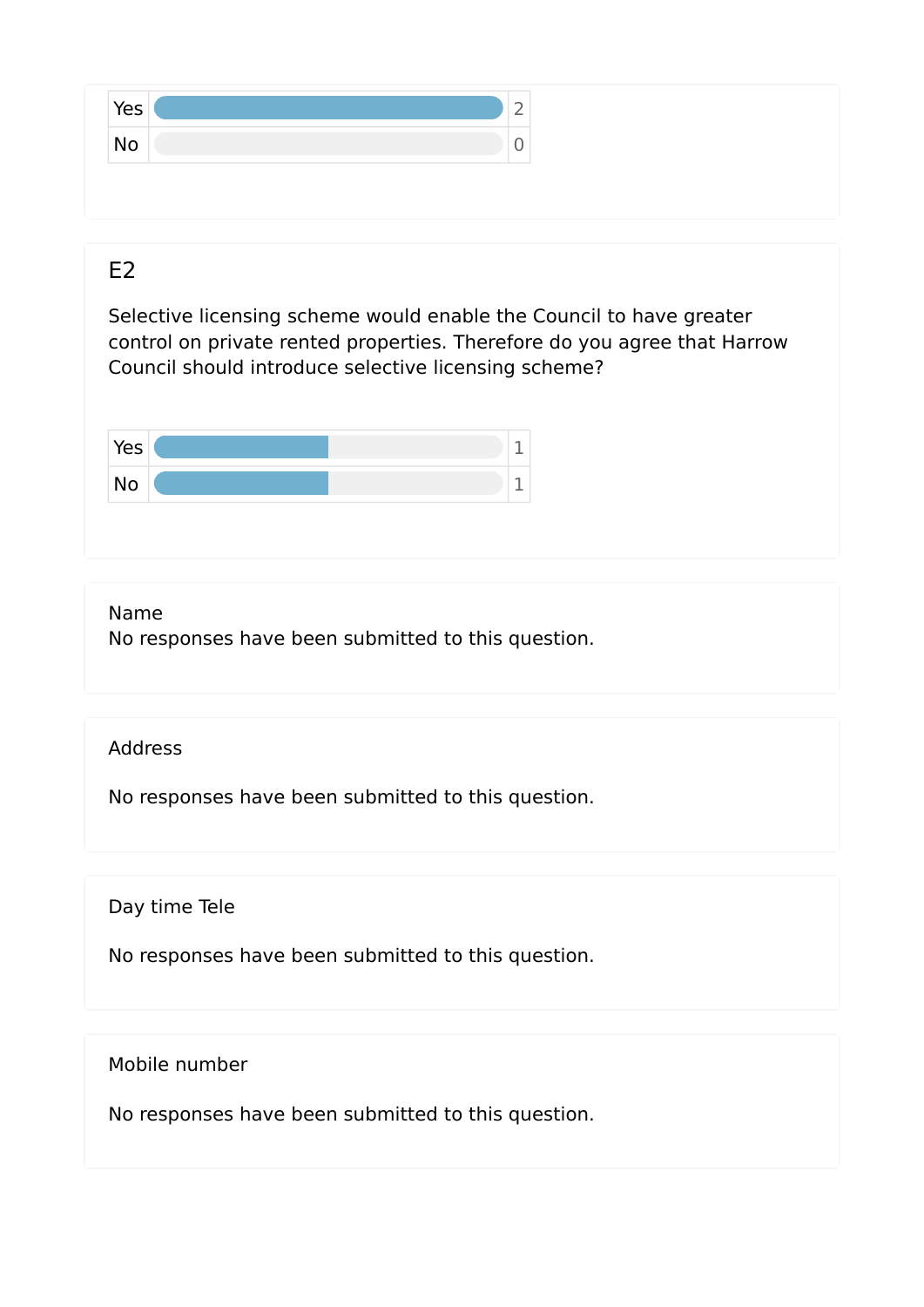#### Email

No responses have been submitted to this question.



## Disability

Are your day-to-day activities limited because of a health problem or disability which has lasted or is expected to last at least 12 months?

| <b>No</b>                         | 15 |
|-----------------------------------|----|
| Yes, affecting mobility           |    |
| Yes, affecting hearing            |    |
| Yes, affecting vision             |    |
| Yes, a learning disability        |    |
| Yes, mental ill-health            |    |
| Yes, another form of disability - |    |

## Ethnic origin

Asian or Asian British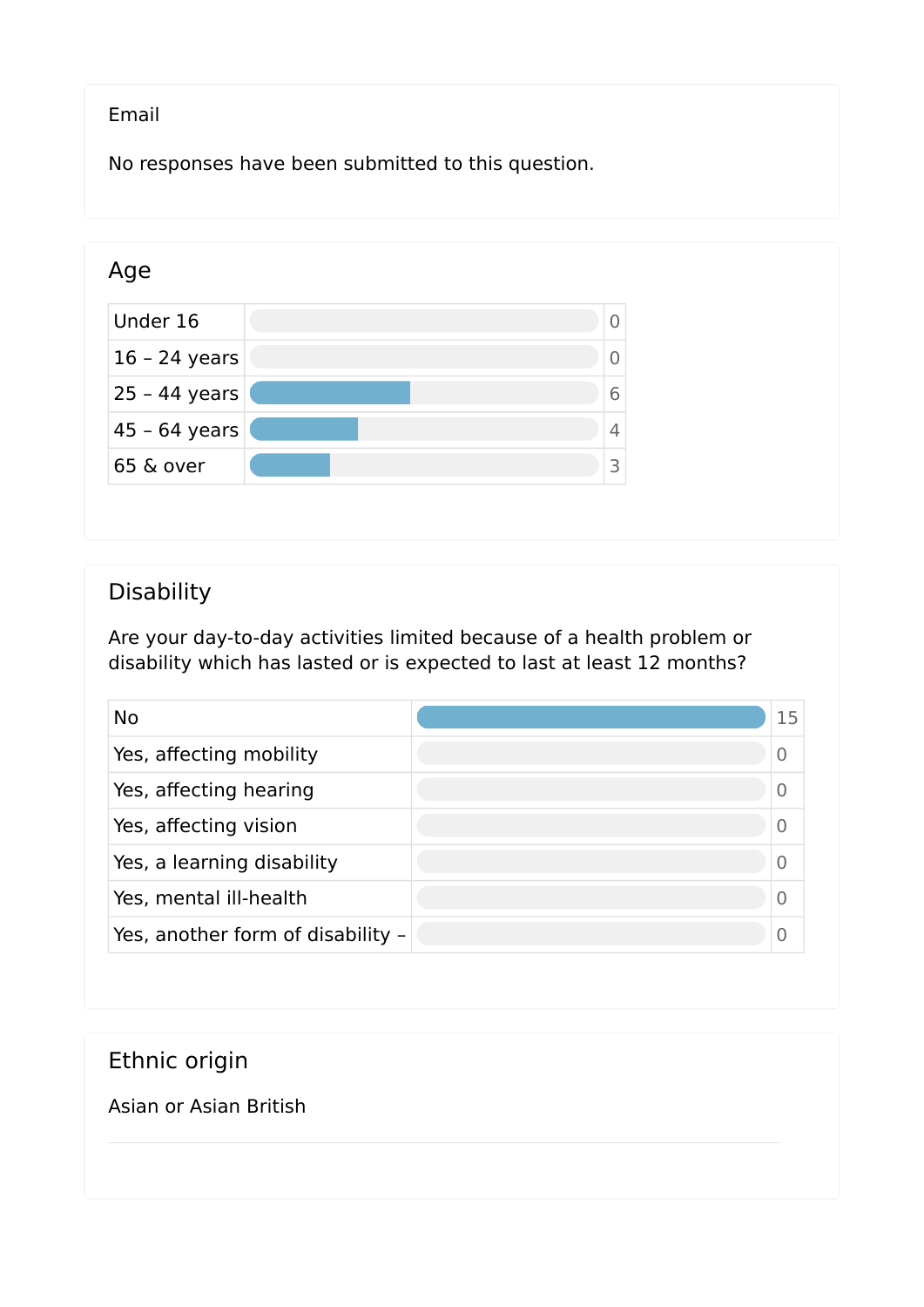| Afghan                       |   |
|------------------------------|---|
| Bangladeshi                  |   |
| Chinese                      |   |
| Indian                       |   |
| Pakistani                    |   |
| Sri Lankan                   |   |
| Any other Asian background - | 0 |

Black or Black British

No responses have been submitted to this question.

Mixed background

No responses have been submitted to this question.

Other ethnic background

No responses have been submitted to this question.

#### White or White British

| Albanian                | 0 |
|-------------------------|---|
| English                 | 5 |
| Gypsy / Irish Traveller |   |
| Irish                   | - |
| Polish                  |   |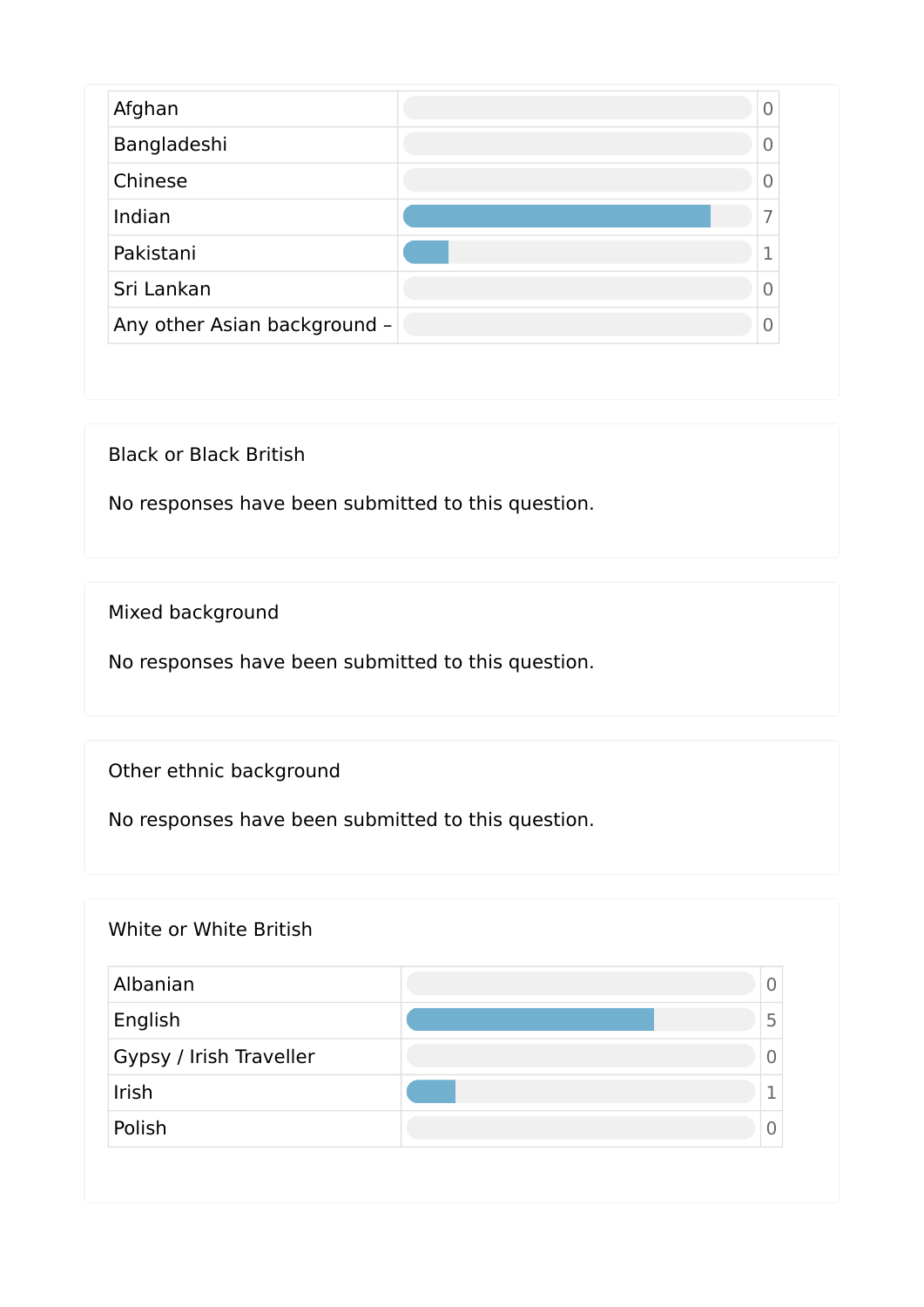| Romanian                     |  |
|------------------------------|--|
| Scottish                     |  |
| Welsh                        |  |
| Any other White background - |  |





# Pregnancy or Maternity Have you been pregnant and / or on maternity leave during the past 2 years?  $Yes$  0 No  $\sim$  13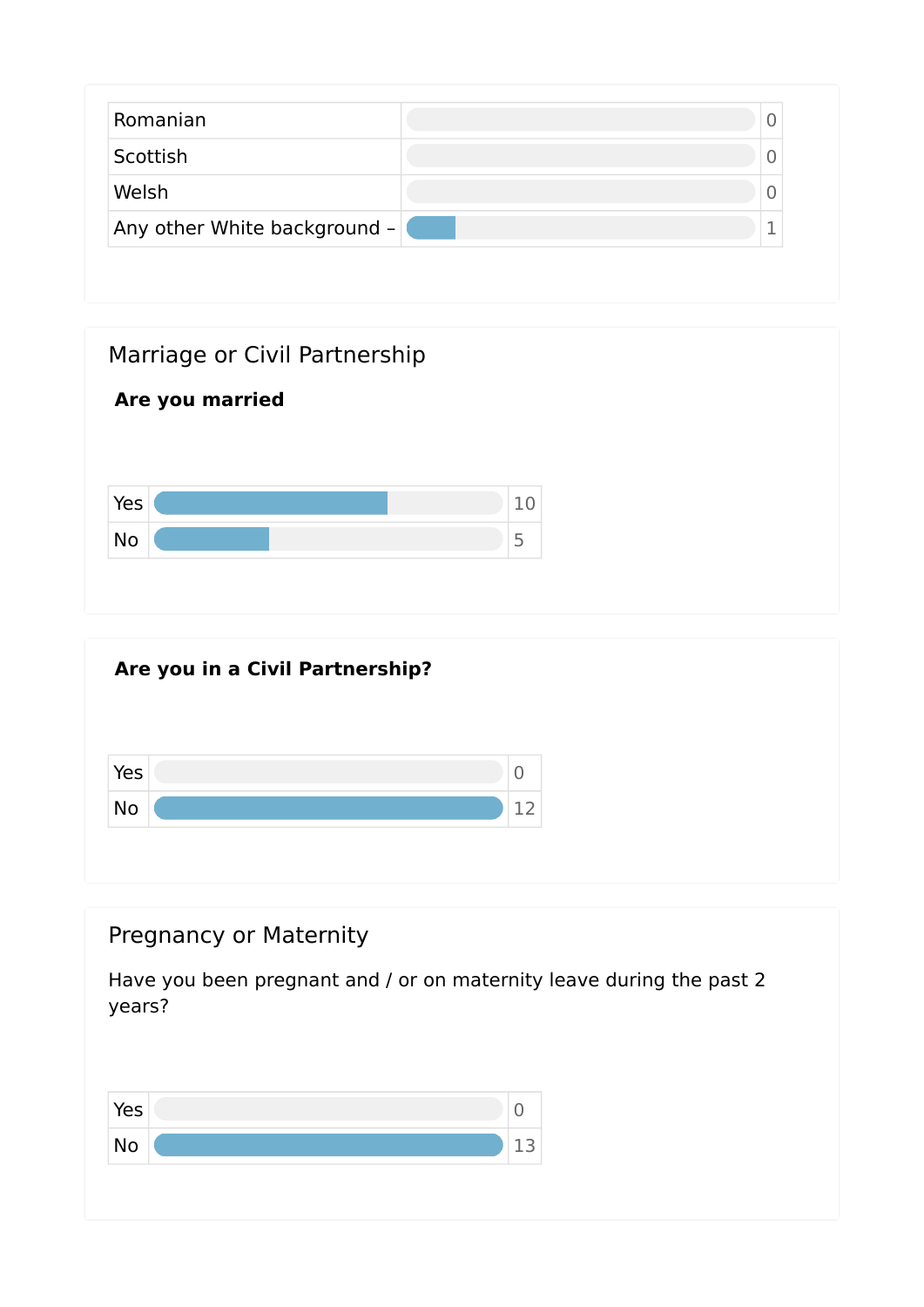| Are you? |                |
|----------|----------------|
| Male     | 13             |
| Female   | $\overline{2}$ |



| Sexual orientation  |                |
|---------------------|----------------|
| <b>Bisexual</b>     | $\overline{0}$ |
| Gay Man             | $\overline{0}$ |
| Gay Woman / Lesbian | 0              |
| Heterosexual        | 10             |
| Other-              | 0              |

| Religion and belief              |   |
|----------------------------------|---|
| <b>Buddhism</b>                  | 0 |
| Judaism                          | 0 |
| Christianity (all denominations) | 3 |
| Sikh                             | 0 |
| Hinduism                         | 3 |